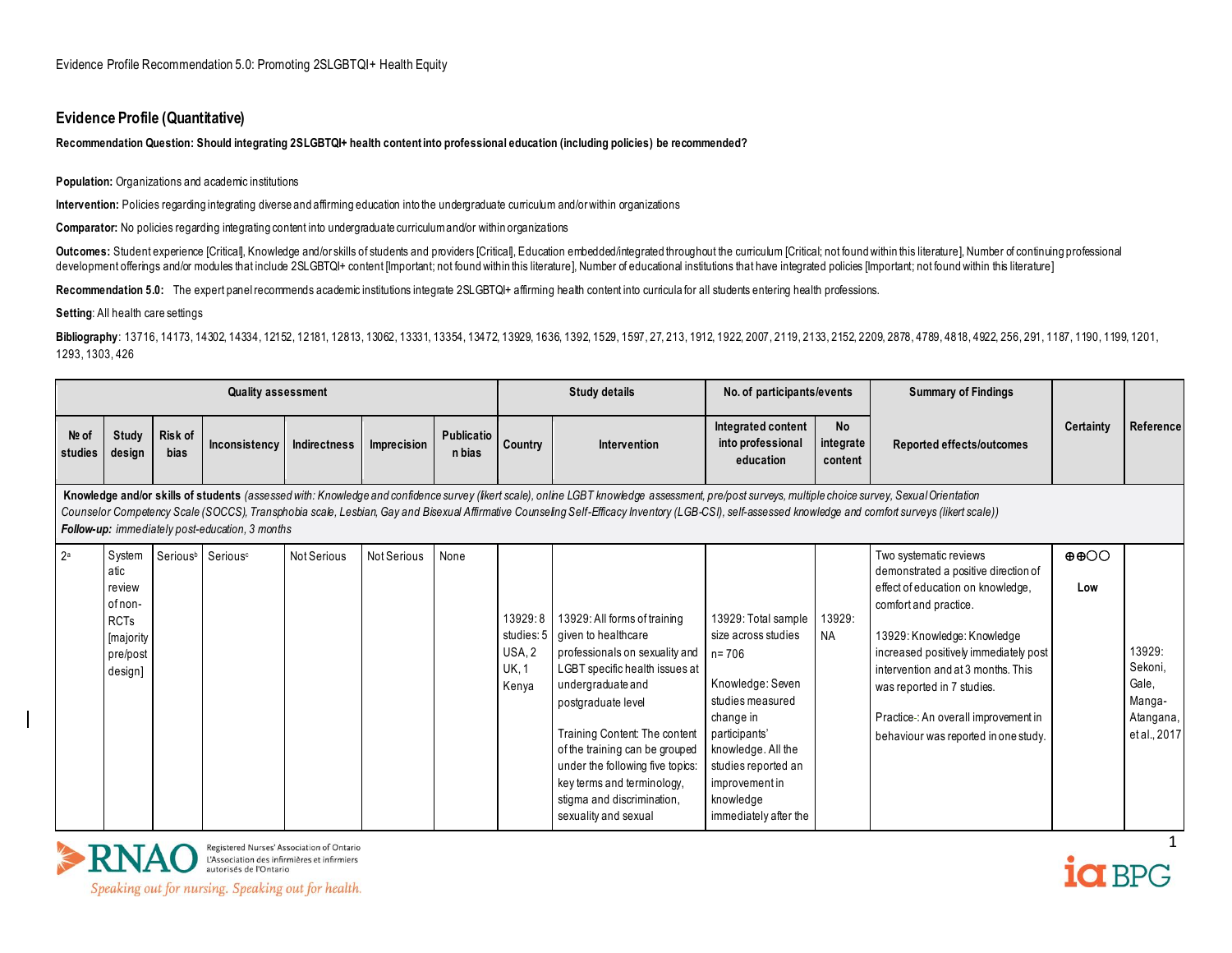|                  | Quality assessment     |                        |               |              |             |                      |                                                                                 | <b>Study details</b>                                                                                                                                                                                                                                                                                                                                                                                                                                                                                                                | No. of participants/events                                                                                                                                                                                                                                                                                                                                                                                                                                                                                                                                                                                                                                                                                                             |                            | <b>Summary of Findings</b>                                                                                                                  |           |                                |
|------------------|------------------------|------------------------|---------------|--------------|-------------|----------------------|---------------------------------------------------------------------------------|-------------------------------------------------------------------------------------------------------------------------------------------------------------------------------------------------------------------------------------------------------------------------------------------------------------------------------------------------------------------------------------------------------------------------------------------------------------------------------------------------------------------------------------|----------------------------------------------------------------------------------------------------------------------------------------------------------------------------------------------------------------------------------------------------------------------------------------------------------------------------------------------------------------------------------------------------------------------------------------------------------------------------------------------------------------------------------------------------------------------------------------------------------------------------------------------------------------------------------------------------------------------------------------|----------------------------|---------------------------------------------------------------------------------------------------------------------------------------------|-----------|--------------------------------|
| Nº of<br>studies | <b>Study</b><br>design | Risk of<br><b>bias</b> | Inconsistency | Indirectness | Imprecision | Publicatio<br>n bias | Country                                                                         | <b>Intervention</b>                                                                                                                                                                                                                                                                                                                                                                                                                                                                                                                 | Integrated content<br>into professional<br>education                                                                                                                                                                                                                                                                                                                                                                                                                                                                                                                                                                                                                                                                                   | No<br>integrate<br>content | Reported effects/outcomes                                                                                                                   | Certainty | Reference                      |
|                  |                        |                        |               |              |             |                      | 1636:<br>Various<br>[country<br>of<br>individual<br>studies<br>not<br>reported] | dysfunction, sexual history<br>taking, LGBT-specific health<br>and health disparities.<br>Trainers: In all but one study,<br>the training was hosted and<br>developed by universities and<br>the facilitators/trainers were<br>faculty in the institutions.<br>1636: N=13 studies<br>Education programs that<br>sought to reduce implicit<br>LGBTQ-related bias among<br>health care professions<br>students and<br>providers by improving<br>knowledge about LGBTQ<br>health care, attitudes toward<br>LGBTQ patients, and comfort | training and during<br>the three months<br>follow-up evaluation.<br>Practice : One study<br>assessed change in<br>behaviour among<br>medical residents. An<br>overall improvement<br>was reported,<br>specifically with<br>regards to current<br>sexual activity,<br>number of current<br>sexual partners and<br>gender of current<br>sexual partners.<br>However,<br>documentation of<br>gender of sexual<br>partners over their<br>lifetime, history of<br>specific STIs and<br>sexual behaviour<br>were still judged to be<br>inadequate post<br>intervention.<br>1636: Impact of<br>interventions on<br>knowledge:<br>Overall, programs<br>resulted in positive<br>increases in<br>knowledge for both<br>students and<br>providers | 1636: NA                   | 1636: There was an increase in<br>knowledge and comfort from pre to<br>post intervention however results for<br>attitude were inconsistent. |           | 1636:<br>Morris et<br>al, 2019 |



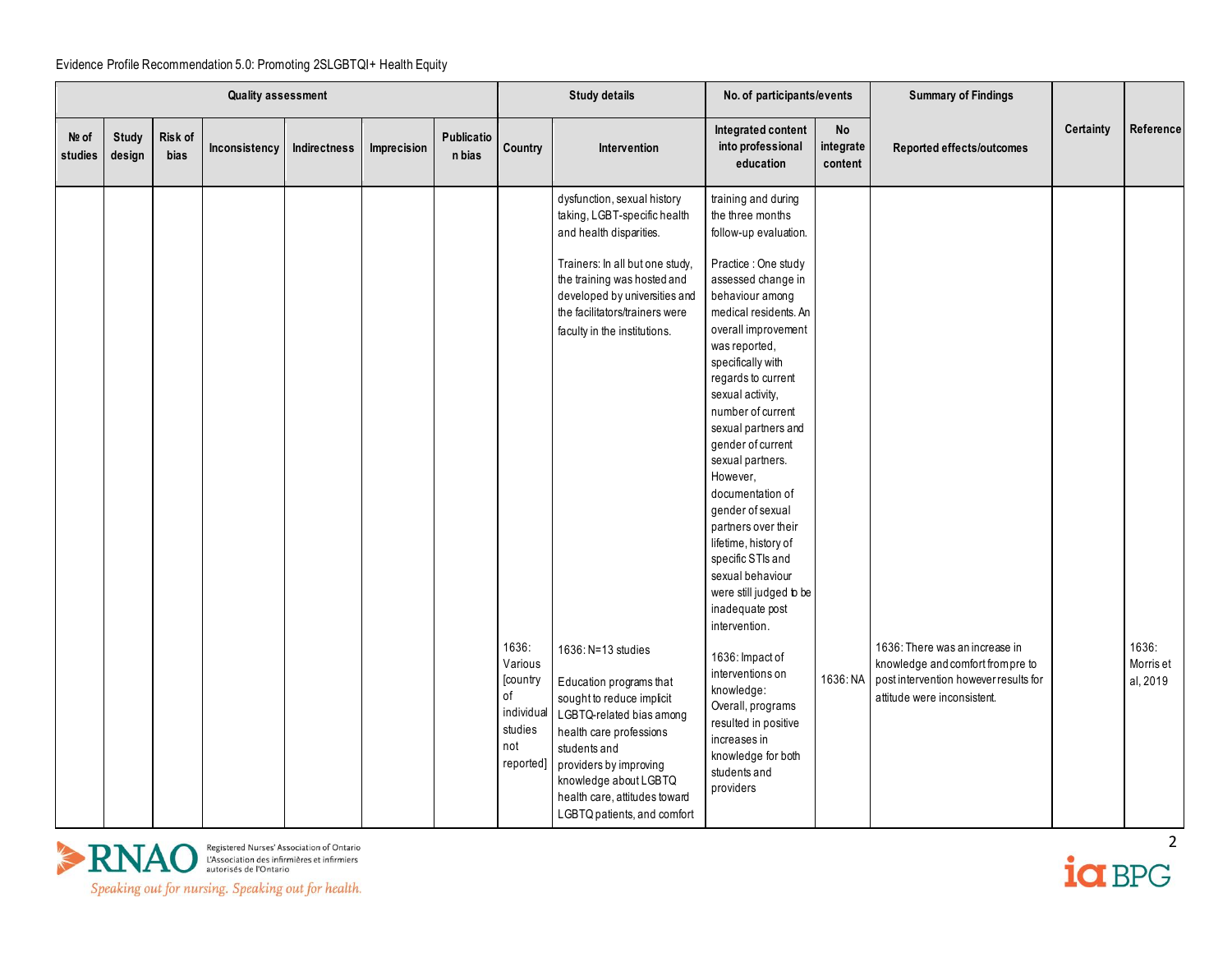|                  | Quality assessment |                 |               |              |             |                      |         | <b>Study details</b>                                                     | No. of participants/events                                                                                                                                                                                                                                                                                                                                                                                                                                                                                                                                        |                            | <b>Summary of Findings</b>                                                                                                                              |           |           |
|------------------|--------------------|-----------------|---------------|--------------|-------------|----------------------|---------|--------------------------------------------------------------------------|-------------------------------------------------------------------------------------------------------------------------------------------------------------------------------------------------------------------------------------------------------------------------------------------------------------------------------------------------------------------------------------------------------------------------------------------------------------------------------------------------------------------------------------------------------------------|----------------------------|---------------------------------------------------------------------------------------------------------------------------------------------------------|-----------|-----------|
| Nº of<br>studies | Study<br>design    | Risk of<br>bias | Inconsistency | Indirectness | Imprecision | Publicatio<br>n bias | Country | Intervention                                                             | Integrated content<br>into professional<br>education                                                                                                                                                                                                                                                                                                                                                                                                                                                                                                              | No<br>integrate<br>content | Reported effects/outcomes                                                                                                                               | Certainty | Reference |
|                  |                    |                 |               |              |             |                      |         | levels working with LGBTQ<br>patients.<br>Additional studies identified: | representing a variety<br>of disciplines.<br>Impact of<br>interventions on<br>attitudes:<br>Overall, training<br>program effects on<br>LGBTQ-related<br>attitudes were<br>inconsistent for health<br>care professions<br>students and<br>providers.<br>Impact of<br>interventions on<br>comfort: Overall,<br>training programs<br>resulted in increased<br>comfort levels<br>and decreased<br>anxiety levels among<br>health care<br>professions<br>students and<br>providers, though one<br>study of health care<br>providers reported no<br>changes in comfort. |                            | An additional 35 primary studies were<br>identified with the majority reported a<br>positive effect of education on<br>knowledge and skill of students. |           |           |



ia BPG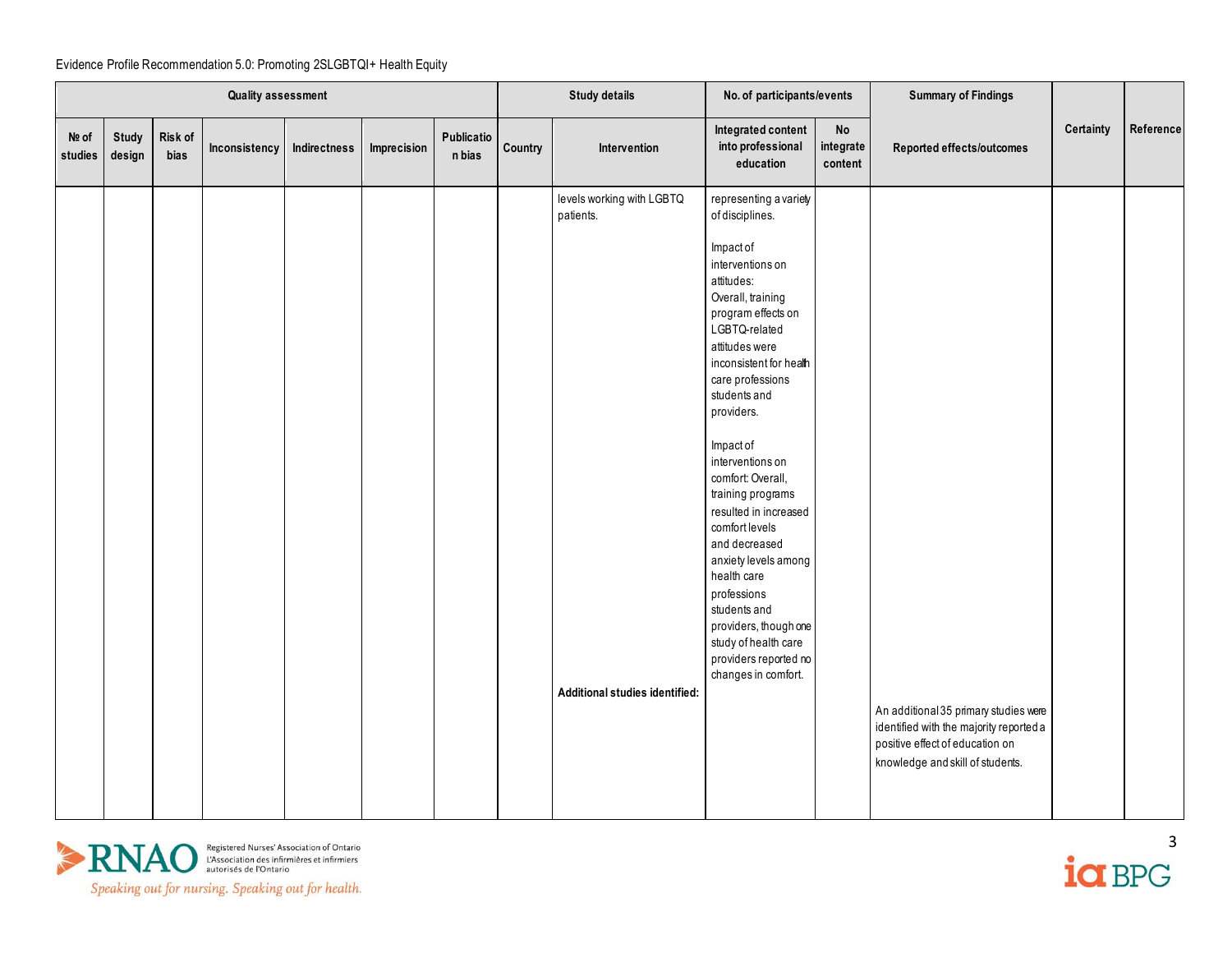|                  | <b>Quality assessment</b> |                 |               |                     |             |                      |                      | <b>Study details</b>                                                                                                                                                                | No. of participants/events                                                                                                                             |                            | <b>Summary of Findings</b>                                                                                                                                                                           |                  |                                                           |
|------------------|---------------------------|-----------------|---------------|---------------------|-------------|----------------------|----------------------|-------------------------------------------------------------------------------------------------------------------------------------------------------------------------------------|--------------------------------------------------------------------------------------------------------------------------------------------------------|----------------------------|------------------------------------------------------------------------------------------------------------------------------------------------------------------------------------------------------|------------------|-----------------------------------------------------------|
| Nº of<br>studies | Study<br>design           | Risk of<br>bias | Inconsistency | <b>Indirectness</b> | Imprecision | Publicatio<br>n bias | Country              | <b>Intervention</b>                                                                                                                                                                 | Integrated content<br>into professional<br>education                                                                                                   | No<br>integrate<br>content | Reported effects/outcomes                                                                                                                                                                            | <b>Certainty</b> | Reference                                                 |
|                  |                           |                 |               |                     |             |                      | 13716:<br><b>USA</b> | 13716: LGBT health certificate<br>program offered as an elective<br>for students of the Schools of<br>Medicine, Nursing, Dentistry,<br>and Public Health and<br>Information Science | $13716: N = 39$<br>Mean total correct<br>knowledge score:<br>pre-training 6.90<br>(1.41) post-training:<br>8.46 (1.33) p < 0.001,<br>effect size= 0.90 | 13716:<br><b>NA</b>        | 13716: Medical students total correct<br>knowledge score positively increased<br>after educational experience.<br>14173: medical student knowledge                                                   |                  | 13716:<br>Sawning et<br>al., 2017                         |
|                  |                           |                 |               |                     |             |                      | 14173:<br><b>USA</b> | 14173: LGBT health session<br>delivered to first year medical<br>students. Session was led by<br>upper year students.                                                               | $14173: N = 73$<br>Medical knowledge-%<br>correct:                                                                                                     | 14173:<br><b>NA</b>        | increased in all areas from pre to<br>post-intervention.                                                                                                                                             |                  | 14173:<br>Grosz et<br>al., 2017                           |
|                  |                           |                 |               |                     |             |                      |                      |                                                                                                                                                                                     | LGBT prevalence:<br>pre-education: 30%<br>post-education: 85%<br>p<0.05                                                                                |                            |                                                                                                                                                                                                      |                  |                                                           |
|                  |                           |                 |               |                     |             |                      |                      |                                                                                                                                                                                     | Transgender<br>definition: pre: 45%<br>post: 75% p < 0.05<br>Same-sex marriage                                                                         |                            |                                                                                                                                                                                                      |                  |                                                           |
|                  |                           |                 |               |                     |             |                      |                      |                                                                                                                                                                                     | quality: pre: 95%<br>post: 100% p=NS<br>Suicide risk disparity:                                                                                        |                            |                                                                                                                                                                                                      |                  |                                                           |
|                  |                           |                 |               |                     |             |                      |                      |                                                                                                                                                                                     | pre: 97% post: 100%<br>p=NS<br>$14302: N = 22$                                                                                                         |                            |                                                                                                                                                                                                      |                  |                                                           |
|                  |                           |                 |               |                     |             |                      | 14302:<br><b>USA</b> | 14302:90-minute<br>professionalism workshop on<br>transgender health for medical<br>residents.                                                                                      | Knowledge score:<br>pre-workshop: 5%<br>post-workshop: 55%<br>p=0.0006 90-days:<br>25% p= NS                                                           | 14302:<br><b>NA</b>        | 14302: There was an increase in<br>knowledge immediately post-<br>intervention. There was an increase<br>in perceived skill at both time points<br>and in knowledge at 90-days post<br>intervention. |                  | 14302:<br>Kidd,<br>Bockting,<br>Cabaniss,<br>et al., 2016 |



 $i\alpha$  BPG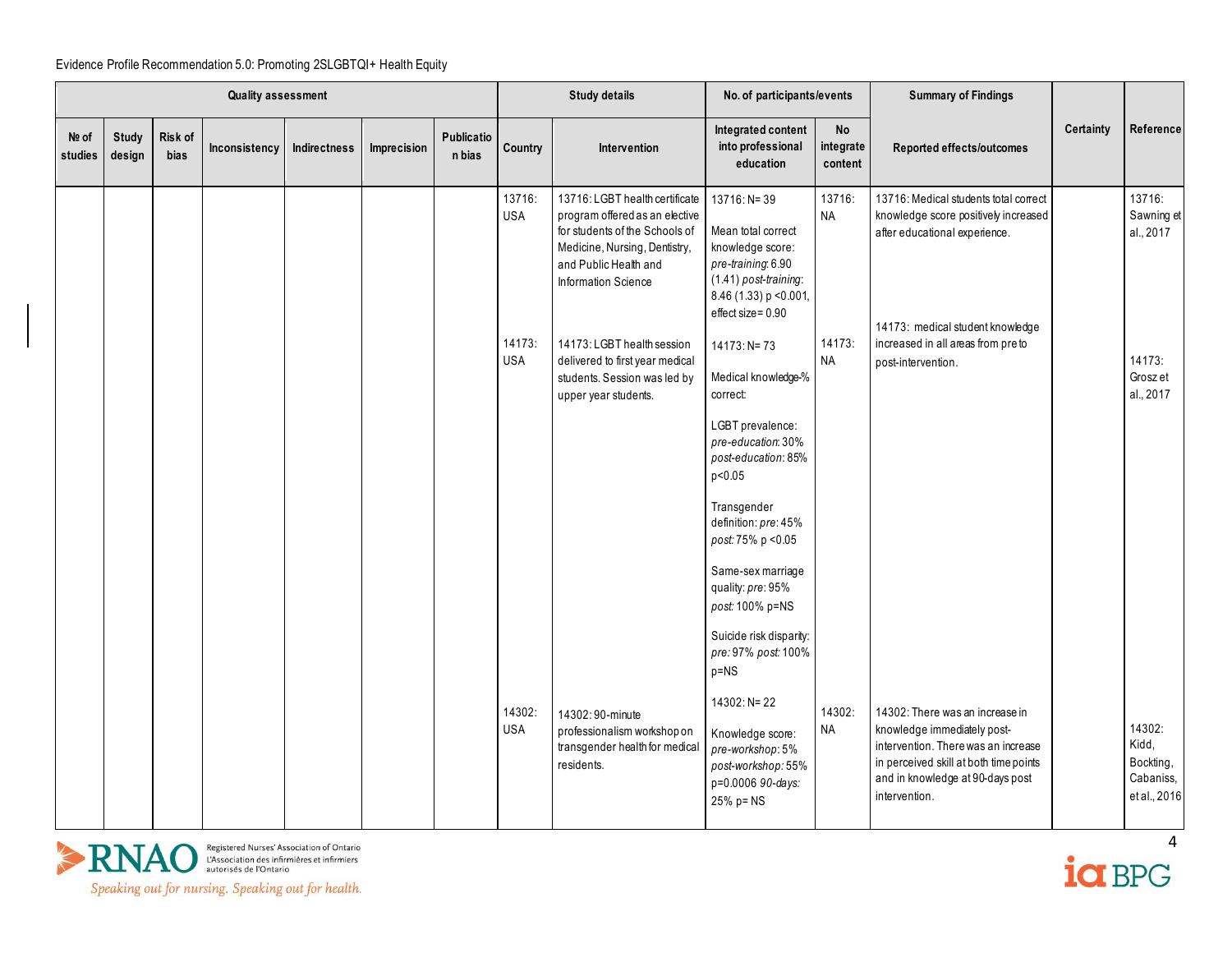|                  | <b>Quality assessment</b> |                        |               |              |             |                      |                      | <b>Study details</b>                                                                           | No. of participants/events                                                                                                                                                                                                                                                          |                            | <b>Summary of Findings</b>                                                                                                                                                                                        |                  |                                                                                          |
|------------------|---------------------------|------------------------|---------------|--------------|-------------|----------------------|----------------------|------------------------------------------------------------------------------------------------|-------------------------------------------------------------------------------------------------------------------------------------------------------------------------------------------------------------------------------------------------------------------------------------|----------------------------|-------------------------------------------------------------------------------------------------------------------------------------------------------------------------------------------------------------------|------------------|------------------------------------------------------------------------------------------|
| Nº of<br>studies | <b>Study</b><br>design    | Risk of<br><b>bias</b> | Inconsistency | Indirectness | Imprecision | Publicatio<br>n bias | Country              | Intervention                                                                                   | Integrated content<br>into professional<br>education                                                                                                                                                                                                                                | No<br>integrate<br>content | Reported effects/outcomes                                                                                                                                                                                         | <b>Certainty</b> | Reference                                                                                |
|                  |                           |                        |               |              |             |                      | 14334:<br><b>USA</b> | 14334: Single gender identity<br>lecture offered to medical<br>students.                       | Perceived interview<br>skill: pre-workshop:<br>45% post-workshop:<br>75% p=NS 90-days:<br>65% p= NS<br>14334: N=41<br>Knowledge exam:<br>Question 1: pre-<br>exposure: 63% post-<br>exposure: 93%<br>p<0.001<br>Question 2: pre-<br>exposure: 20% post-<br>exposure: 50%<br>p<0.001 | 14334:<br><b>NA</b>        | 14334: there was an increase in<br>students choosing the correct<br>answers to 2 knowledge questions.                                                                                                             |                  | 14334:<br>Eriksson &<br>Safer,<br>2016                                                   |
|                  |                           |                        |               |              |             |                      | 12152:<br><b>USA</b> | 12152: 3 hour brief ally training<br>facilitated by a university LGBT<br>affairs department.   | 12152: N= 37<br>Median SOCCS<br>Scores: pre: 140<br>post 144 p < .01                                                                                                                                                                                                                | 12152:<br>NA               | 12152: Students SOCCS scores<br>increased from preto post-<br>intervention.                                                                                                                                       |                  | 12152:<br>Rivers &<br>Swank,                                                             |
|                  |                           |                        |               |              |             |                      | 12181:<br><b>USA</b> | 12181: Transgender health and<br>medicine course. Half of the<br>instructors were transgender. | $12181: N = 46$<br>Mean knowledge<br>score:<br>Cultural<br>competency/history:<br>pre: 4.5 post: 4.5 p=<br>NS 3-month: 5 N=14<br>p=0.015                                                                                                                                            | 12181:<br><b>NA</b>        | 12181: Students transphobia scale<br>score decreased from baseline to<br>immediately post. Student knowledge<br>increased in 4 categories at<br>immediate follow up and in 2<br>categories at 3 months follow-up. |                  | 2017<br>12181:<br>Braun,<br>Garcia-<br>Grossman,<br>Quinones-<br>Rivera, et<br>al., 2017 |



 $i\alpha$  BPG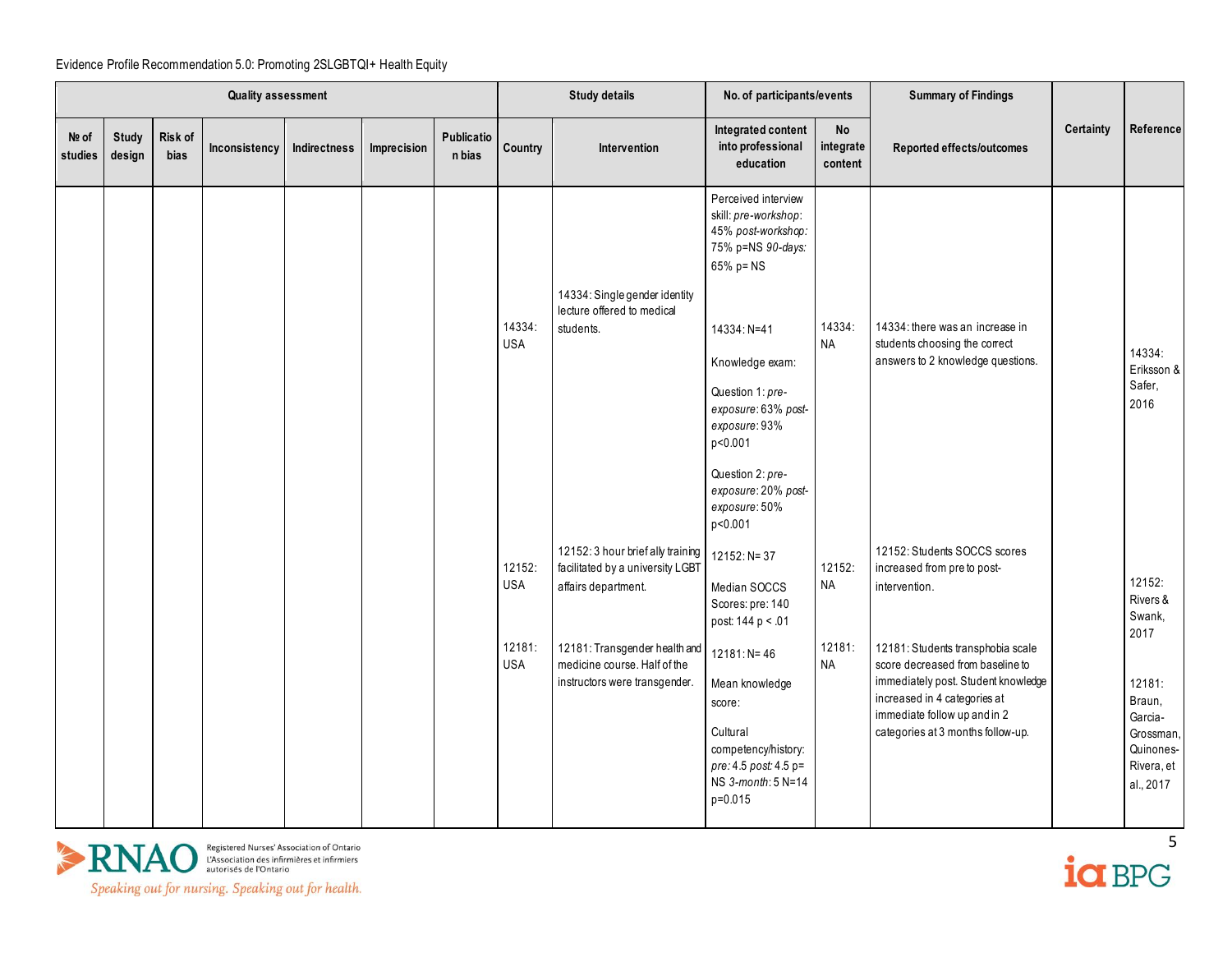|                  | Quality assessment     |                 |               |              |             |                      |                      | <b>Study details</b>                                                          | No. of participants/events                                                                                                                                                                                                                                                                                                                                                                                                                                                                                                                                                                                              |                                               | <b>Summary of Findings</b>                                                                                                                                                                   |           |                           |
|------------------|------------------------|-----------------|---------------|--------------|-------------|----------------------|----------------------|-------------------------------------------------------------------------------|-------------------------------------------------------------------------------------------------------------------------------------------------------------------------------------------------------------------------------------------------------------------------------------------------------------------------------------------------------------------------------------------------------------------------------------------------------------------------------------------------------------------------------------------------------------------------------------------------------------------------|-----------------------------------------------|----------------------------------------------------------------------------------------------------------------------------------------------------------------------------------------------|-----------|---------------------------|
| Nº of<br>studies | <b>Study</b><br>design | Risk of<br>bias | Inconsistency | Indirectness | Imprecision | Publicatio<br>n bias | Country              | Intervention                                                                  | Integrated content<br>into professional<br>education                                                                                                                                                                                                                                                                                                                                                                                                                                                                                                                                                                    | No<br>integrate<br>content                    | Reported effects/outcomes                                                                                                                                                                    | Certainty | Reference                 |
|                  |                        |                 |               |              |             |                      | 12813:<br><b>USA</b> | 12813: Full credit LGBT<br>counseling course offered as a<br>summer elective. | Terminology: pre:<br>4.67 post: 5.21 p <<br>0.01<br>Primary care of TG<br>people: pre: 3.39<br>post 4.85 p < 0.01<br>Medication use for<br>gender affirmation:<br>pre: 3.78 post: 4.65 p<br>< 0.01<br>California policies<br>pre: 3.09 post: 3.41<br>p= NS 3-month: 4<br>N=14 p=0.026<br>Federal policies pre:<br>1.04 post: 1.03 p<br>$< 0.01$ 3-month: 2<br>N=14 p=0.06<br>Health disparities pre:<br>4.35 $post.4.52 p =$<br><b>NS</b><br>Mean transphobia<br>scale score: pre:15.9<br>post: 12 p= 0.0021 3-<br>month: p=NS<br>$12813: N = 23$<br>Mean SOCCS score:<br>pre: 4.71 (.68) post:<br>5.76 (.55) p < 0.001 | Mean<br>SOCCS<br>score:<br>pre: 4.43<br>(.69) | 12813 23 12813: SOCCS and LGB-CSI<br>increased from pre-intervention to<br>post-intervention. SOCCS scores<br>were improved in the post-<br>intervention compared with the<br>control group. |           | 12813:<br>Bidell,<br>2013 |



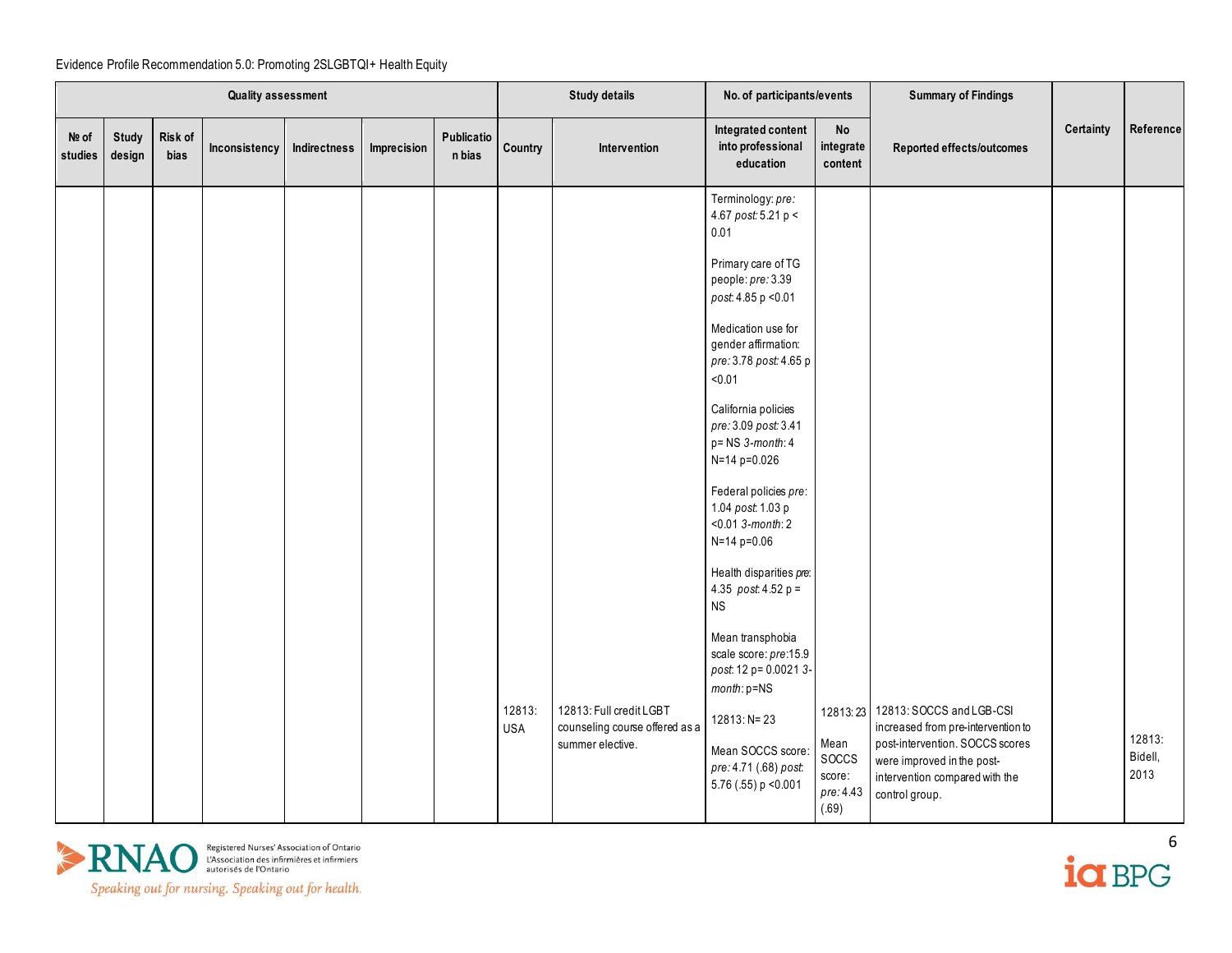|                  |                        |                 | <b>Quality assessment</b> |                     |             |                      |                      | <b>Study details</b>                                                                                                                             | No. of participants/events                                                                                                                                                                                                  |                                    | <b>Summary of Findings</b>                                                                                                             |                  |                                                       |
|------------------|------------------------|-----------------|---------------------------|---------------------|-------------|----------------------|----------------------|--------------------------------------------------------------------------------------------------------------------------------------------------|-----------------------------------------------------------------------------------------------------------------------------------------------------------------------------------------------------------------------------|------------------------------------|----------------------------------------------------------------------------------------------------------------------------------------|------------------|-------------------------------------------------------|
| Nº of<br>studies | <b>Study</b><br>design | Risk of<br>bias | Inconsistency             | <b>Indirectness</b> | Imprecision | Publicatio<br>n bias | Country              | Intervention                                                                                                                                     | Integrated content<br>into professional<br>education                                                                                                                                                                        | <b>No</b><br>integrate<br>content  | Reported effects/outcomes                                                                                                              | <b>Certainty</b> | Reference                                             |
|                  |                        |                 |                           |                     |             |                      |                      | Control: Comparison groupwas<br>a matched control group who<br>had not taken the course.                                                         | A positive difference<br>was found between<br>intervention and<br>control group final<br>scores ( $p < 0.001$ )                                                                                                             | post: 4.71<br>(.68)<br>$p = 0.092$ |                                                                                                                                        |                  |                                                       |
|                  |                        |                 |                           |                     |             |                      |                      |                                                                                                                                                  | Mean LGB-CSI<br>score: pre: 2.82<br>(0.75) post: 4.85<br>$(0.56)$ p<0.001                                                                                                                                                   |                                    |                                                                                                                                        |                  |                                                       |
|                  |                        |                 |                           |                     |             |                      | 13062:               | 13062: LGBT course for                                                                                                                           | 13062:100                                                                                                                                                                                                                   | 13062:                             | 13062: Resident confidence had a                                                                                                       |                  |                                                       |
|                  |                        |                 |                           |                     |             |                      | <b>USA</b>           | internal medical residents.                                                                                                                      | Resident confidence<br>increased from pre-<br>education to post-<br>education in 8/10<br>areas ( $p<0.05$ ) and<br>resident knowledge<br>increased from pre-<br>education to post-<br>education in 10/18<br>areas (p<0.05). | <b>NA</b>                          | positive direction of effect in 8/10<br>areas and resident knowledge had a<br>positively direction of effect in 10 out<br>of 18 areas. |                  | 13062:<br>Ufomata et<br>al., 2017                     |
|                  |                        |                 |                           |                     |             |                      | 13331:<br><b>USA</b> | 13331: Transgender youth<br>curriculum delivered through 6<br>online modules and an<br>observational experience in a<br>pediatric gender clinic. | $13331: N = 28$<br>Knowledge score:<br>pre: 22% post: 56%<br>p<0.001<br>Perceived<br>knowledge: pre: 1.8<br>post: 3.8 p < 0.001                                                                                             | 13331:<br><b>NA</b>                | 13331: Students objective knowledge,<br>perceived knowledge and self-<br>efficacy increased post-intervention.                         |                  | 13331:<br>Vance,<br>Lasofsky,<br>Ozer et al.,<br>2018 |
|                  |                        |                 |                           |                     |             |                      |                      |                                                                                                                                                  | Self-efficacy score:<br>pre: 3.5 post: 7.0 p<br>< 0.001                                                                                                                                                                     |                                    |                                                                                                                                        |                  |                                                       |

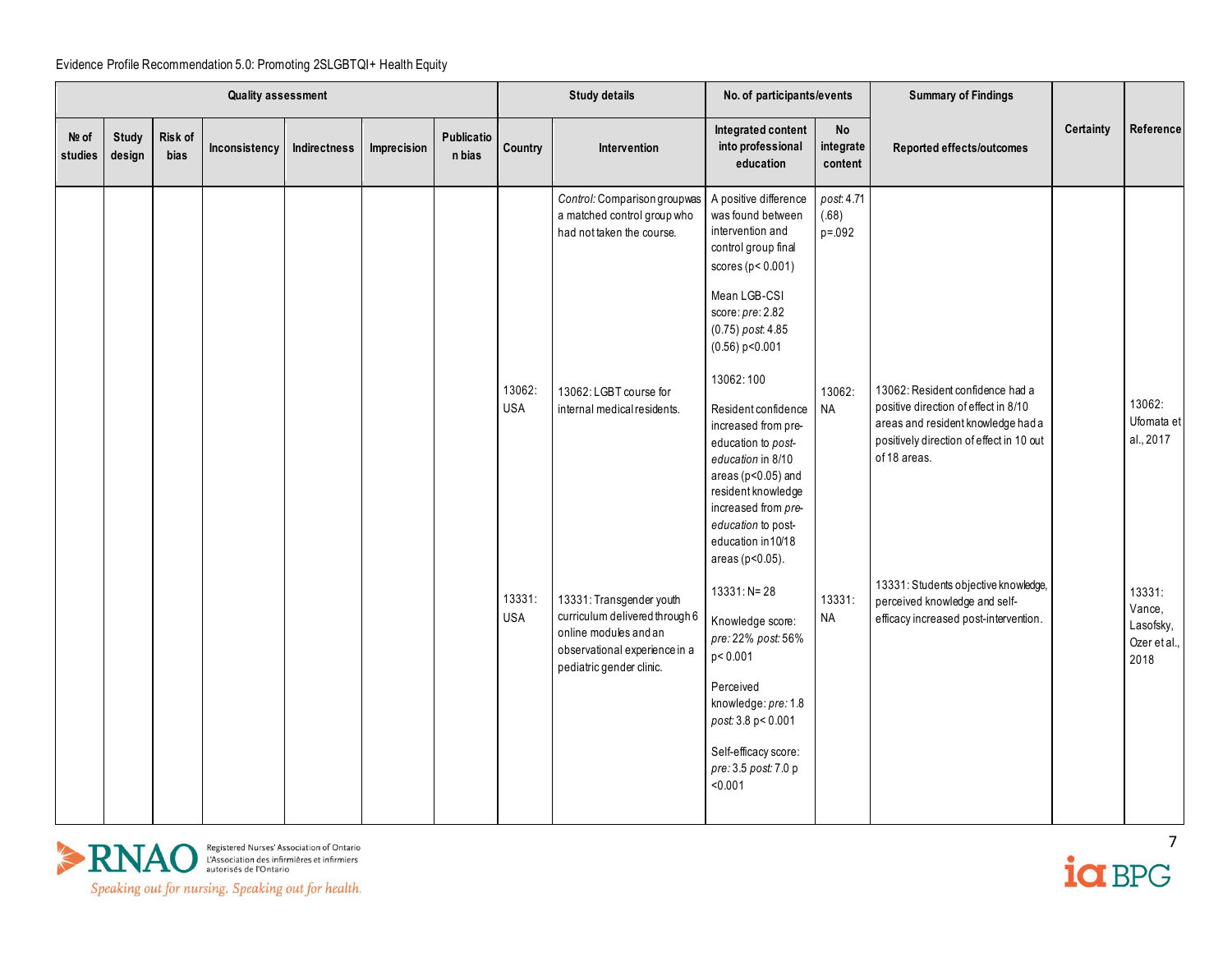|                  | <b>Quality assessment</b> |                 |               |              |             |                      |                                              | <b>Study details</b>                                                                                                                                                                                                                                                                                                                                                                               | No. of participants/events                                                                                                                                                                                                                                                                                                                                                                  |                                                                                                                                                                                                                                                         | <b>Summary of Findings</b>                                                                                                                                                                                                                                                                                                                                                                                         |           |                                                                                                  |
|------------------|---------------------------|-----------------|---------------|--------------|-------------|----------------------|----------------------------------------------|----------------------------------------------------------------------------------------------------------------------------------------------------------------------------------------------------------------------------------------------------------------------------------------------------------------------------------------------------------------------------------------------------|---------------------------------------------------------------------------------------------------------------------------------------------------------------------------------------------------------------------------------------------------------------------------------------------------------------------------------------------------------------------------------------------|---------------------------------------------------------------------------------------------------------------------------------------------------------------------------------------------------------------------------------------------------------|--------------------------------------------------------------------------------------------------------------------------------------------------------------------------------------------------------------------------------------------------------------------------------------------------------------------------------------------------------------------------------------------------------------------|-----------|--------------------------------------------------------------------------------------------------|
| Nº of<br>studies | <b>Study</b><br>design    | Risk of<br>bias | Inconsistency | Indirectness | Imprecision | Publicatio<br>n bias | Country                                      | <b>Intervention</b>                                                                                                                                                                                                                                                                                                                                                                                | Integrated content<br>into professional<br>education                                                                                                                                                                                                                                                                                                                                        | <b>No</b><br>integrate<br>content                                                                                                                                                                                                                       | Reported effects/outcomes                                                                                                                                                                                                                                                                                                                                                                                          | Certainty | Reference                                                                                        |
|                  |                           |                 |               |              |             |                      | 13354:<br><b>USA</b><br>13472:<br><b>USA</b> | 13354: Transgender care<br>curriculum offered in the doctor<br>of pharmacy program. 70% of<br>the course was on cultural<br>sensitivity, 30% on<br>pharmacotherapy.<br>Control: The participants were<br>compared to fourth year<br>students who had not received<br>the curriculum.<br>13472: Transgender medicine<br>course offered as an elective<br>for 4 <sup>th</sup> year medical students. | 13354:71<br>Mean knowledge<br>score: 72.5% p < 001<br>compared to control<br>Mean confidence<br>score: $76.8\%$ , $p <$<br>0.01 compared to<br>control.<br>Mean comfort level<br>for providing care:<br>$3.33 p = 0.955$<br>compared to control<br>Mean comfort level<br>for medication<br>counseling: 3.41 vs. p<br>$= 0.295$<br>13472: N=20<br>Students reporting<br>high knowledge: Pre- | 13354:38<br>Mean<br>knowledg<br>e score:<br>63.4%<br>Mean<br>confidenc<br>e score:<br>60.6%<br>Mean<br>comfort<br>level for<br>providing<br>care: 3.35<br>Mean<br>comfort<br>level for<br>medicatio<br>n<br>counselin<br>g: 3.11<br>13472:<br><b>NA</b> | 13354: Students in the intervention<br>group had higher knowledge and<br>confidence scores than those in the<br>control group. There was no<br>difference in mean comfort levels in<br>providing care or counseling between<br>groups.<br>13472: Student's increased in their<br>rating of knowledge, comfort caring<br>for transgender clients and<br>confidence providing care from pre to<br>post intervention. |           | 13354:<br>Ostroff,<br>Ostroff,<br>Billings, et<br>al. 2018<br>13472:<br>Park &<br>Safer,<br>2018 |
|                  |                           |                 |               |              |             |                      |                                              |                                                                                                                                                                                                                                                                                                                                                                                                    | test: 0% Post-test:<br>$85\% p < 0.001$<br>Students reporting<br>high skills (caring for<br>transgender patients):                                                                                                                                                                                                                                                                          |                                                                                                                                                                                                                                                         |                                                                                                                                                                                                                                                                                                                                                                                                                    |           |                                                                                                  |



ia BPG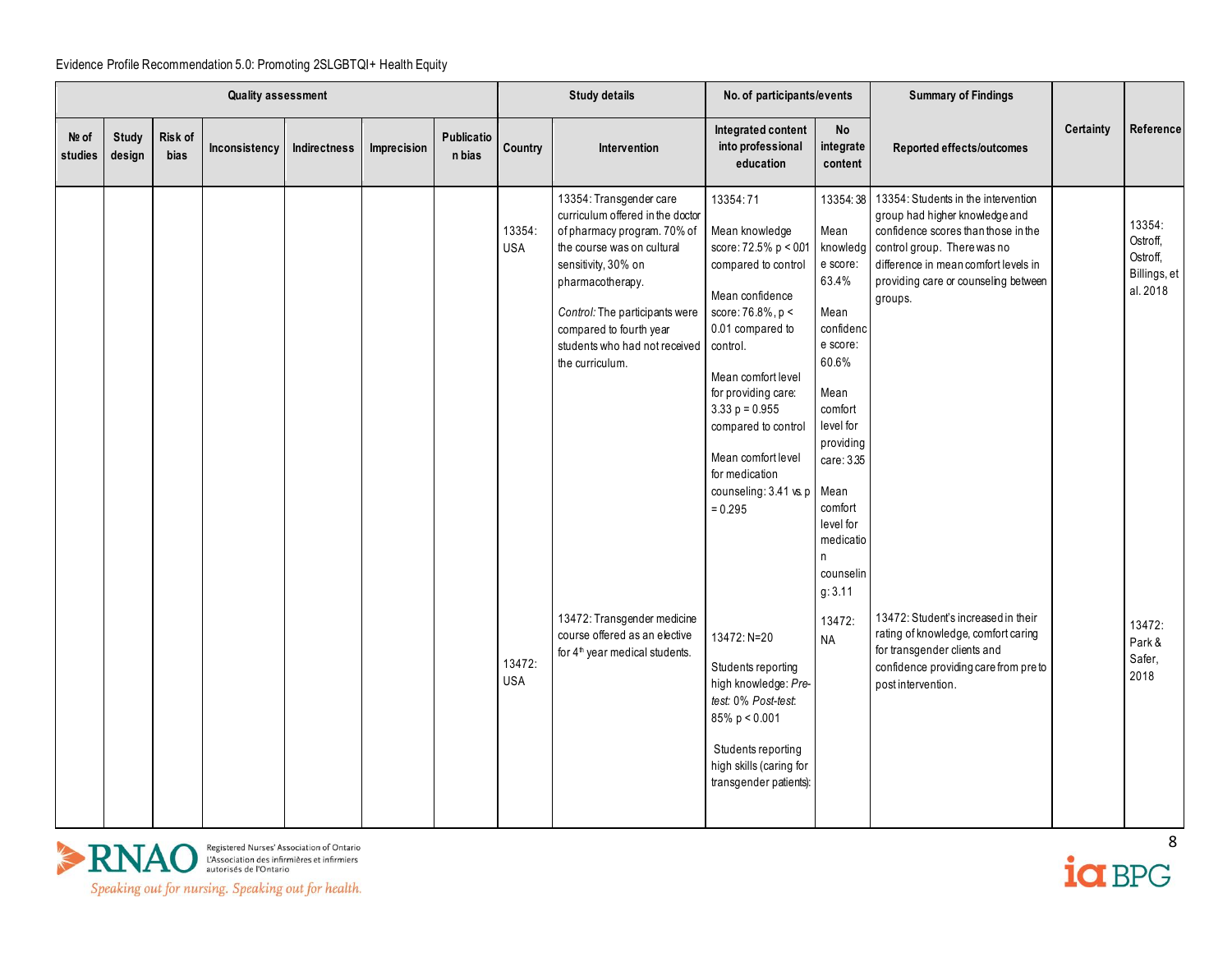|                  | <b>Quality assessment</b> |                 |               |                     |             |                      |                     | <b>Study details</b>                                                                                                                                                                                                                                                                                                                                                                  | No. of participants/events                                                                                                                                                                                                                                                                                                                                                                     |                                                                                                                                                                                                                                                        | <b>Summary of Findings</b>                                                                                                          |           |                                        |
|------------------|---------------------------|-----------------|---------------|---------------------|-------------|----------------------|---------------------|---------------------------------------------------------------------------------------------------------------------------------------------------------------------------------------------------------------------------------------------------------------------------------------------------------------------------------------------------------------------------------------|------------------------------------------------------------------------------------------------------------------------------------------------------------------------------------------------------------------------------------------------------------------------------------------------------------------------------------------------------------------------------------------------|--------------------------------------------------------------------------------------------------------------------------------------------------------------------------------------------------------------------------------------------------------|-------------------------------------------------------------------------------------------------------------------------------------|-----------|----------------------------------------|
| Nº of<br>studies | Study<br>design           | Risk of<br>bias | Inconsistency | <b>Indirectness</b> | Imprecision | Publicatio<br>n bias | <b>Country</b>      | <b>Intervention</b>                                                                                                                                                                                                                                                                                                                                                                   | Integrated content<br>into professional<br>education                                                                                                                                                                                                                                                                                                                                           | $\mathsf{No}$<br>integrate<br>content                                                                                                                                                                                                                  | Reported effects/outcomes                                                                                                           | Certainty | Reference                              |
|                  |                           |                 |               |                     |             |                      | 1392:<br><b>USA</b> | 1392: Transgender-simulated<br>patient simulation (TSPS): It<br>aimed to improve students'<br>knowledge, skills, and attitudes<br>with regard to providing<br>culturally congruent nursing<br>care.<br>Control: students who are not<br>taking the oncology elective<br>course but enrolled in other<br>mandated courses during the<br>summer 2019 semester.<br>1529: a comprehensive | Pre test: 10% Post<br>test: 80% p < 0.001<br>Students reporting<br>confidence providing<br>transgender care: Pre<br>test: 45% Post test:<br>$80\% p = 0.04$<br>$1392: n=16$<br>intervention<br>TSET subscores:<br>Cognitive: mean<br>difference, SD:<br>Intervention group:<br>1.57, .781<br>Practical:<br>Intervention group:<br>1.42, 1.08<br>Affective:<br>Intervention group:<br>1.35, 709 | 1392:<br>$n=41$<br>comparis<br>on/control<br><b>TSET</b><br>subscore<br>s.<br>Cognitive:<br>mean<br>difference<br>SD:<br>Control<br>group:<br>0.99 1.00<br>Practical:<br>Control<br>group:<br>1.19 1.26<br>Affective:<br>Control<br>group:<br>0.85.809 | 1392: Cultural competency scores<br>across three domains were higher in<br>the intervention group compared to<br>the control group. |           | 1392:<br>Ozkhara<br>San et al,<br>2020 |
|                  |                           |                 |               |                     |             |                      | 1529:<br><b>USA</b> | pediatric transgender<br>curriculum embedded the<br>curriculum embedded within<br>the adolescent medicine<br>rotation because all pediatric<br>residents were required to do a                                                                                                                                                                                                        | 1529: Phase 1 (entire<br>curriculum): n=20.<br>Pre curriculum: 2.4<br>Post curriculum: 4.2                                                                                                                                                                                                                                                                                                     | 1529: NA                                                                                                                                                                                                                                               | 1529: knowledge score increased<br>from pre to post intervention.                                                                   |           | 1529:<br>Vance et<br>al., 2020         |



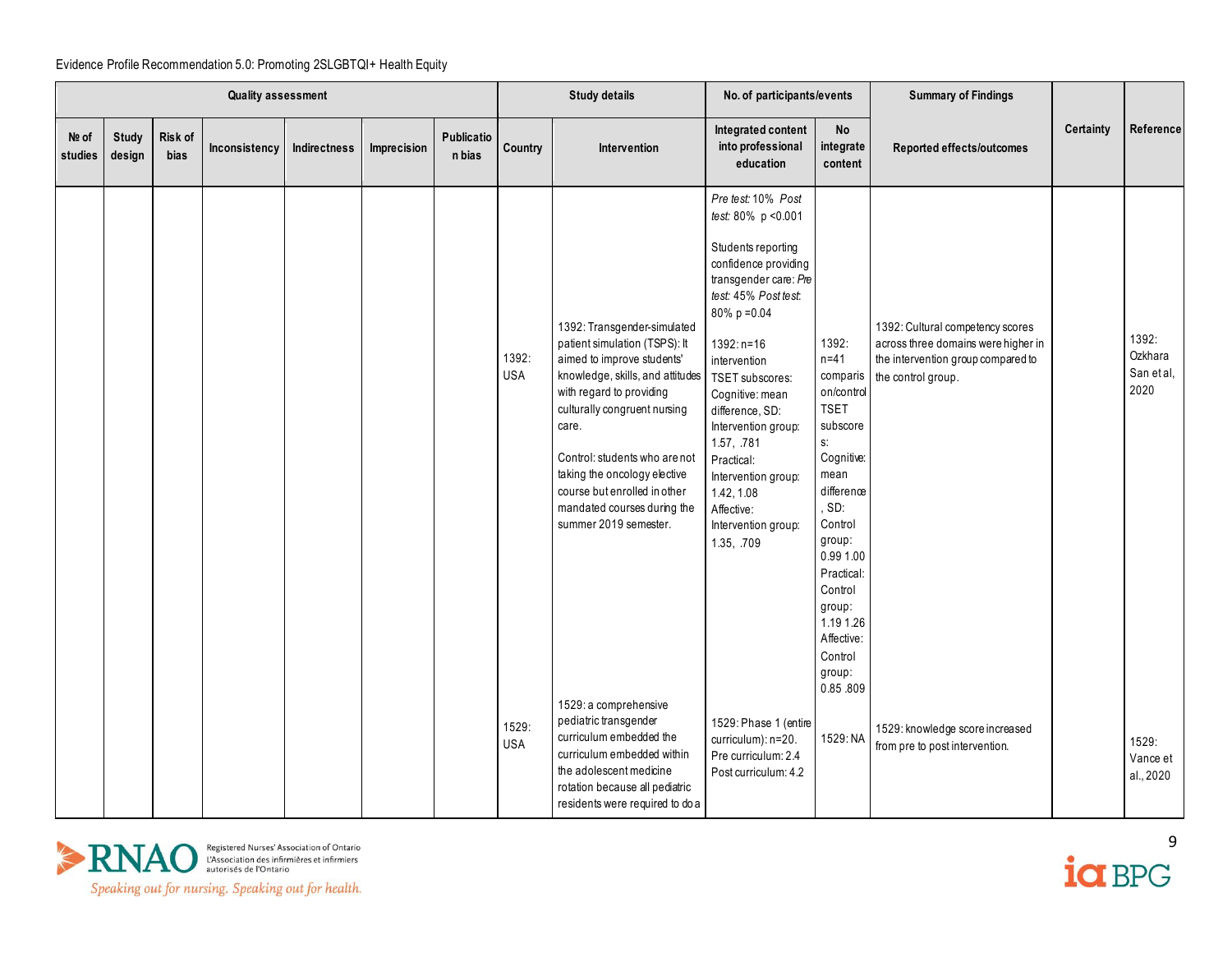|                  |                 |                        | <b>Quality assessment</b> |                     |             |                      |                     | <b>Study details</b>                                                                                                                                                                                                                                                                                                                                                                                                                                                            | No. of participants/events                                                                                                                                                                                                                                                                                                                                                |                                                                                                                        | <b>Summary of Findings</b>                                                                                                                                                                                                                   |           |                                                                                   |
|------------------|-----------------|------------------------|---------------------------|---------------------|-------------|----------------------|---------------------|---------------------------------------------------------------------------------------------------------------------------------------------------------------------------------------------------------------------------------------------------------------------------------------------------------------------------------------------------------------------------------------------------------------------------------------------------------------------------------|---------------------------------------------------------------------------------------------------------------------------------------------------------------------------------------------------------------------------------------------------------------------------------------------------------------------------------------------------------------------------|------------------------------------------------------------------------------------------------------------------------|----------------------------------------------------------------------------------------------------------------------------------------------------------------------------------------------------------------------------------------------|-----------|-----------------------------------------------------------------------------------|
| Nº of<br>studies | Study<br>design | Risk of<br><b>bias</b> | Inconsistency             | <b>Indirectness</b> | Imprecision | Publicatio<br>n bias | Country             | Intervention                                                                                                                                                                                                                                                                                                                                                                                                                                                                    | Integrated content<br>into professional<br>education                                                                                                                                                                                                                                                                                                                      | <b>No</b><br>integrate<br>content                                                                                      | Reported effects/outcomes                                                                                                                                                                                                                    | Certainty | Reference                                                                         |
|                  |                 |                        |                           |                     |             |                      | 1597:<br><b>USA</b> | 4-week rotation in adolescent<br>medicine.<br>1597: Effectiveness of<br>standardized patients (SP)<br>during Objective Structured<br>Clinical Examination (OSCE) in<br>the delivery of endocrine care<br>for transgender individuals.<br>27: A specific course,<br>27: Spain containing lectures, round<br>tables, and workshops on<br>transgender issues was<br>proposed.<br>Control: did not receive any<br>type of training or specific<br>activity regarding healthcare for | 1597: Almost all<br>fellows correctly<br>discussed the risks<br>and benefits of<br>hormone therapy<br>(5/6), whereas only<br>one-half correctly<br>asked about<br>readiness/eligibility<br>for hormone therapy<br>$(3/6)$ .<br>27: Film-Forum group<br>$(n = 31)$ Lecture<br>group $(n = 28)$<br>Post test mean score<br>Film forum 0.757<br>(0.025)<br>PBL 0.721 (0.027) | $27: n=57$<br>Post test<br>mean<br>score<br>Control<br>0.409<br>(0.019)                                                | 1597: NA 1597: Knowledge was improved for<br>some fellows in some domains but<br>this was not consistent for all fellows<br>and domains.<br>27: Post test scores were higher in<br>both education groups compared with<br>the control group. |           | 1597:<br>Stevenson<br>et al.,<br>2019<br>27:<br>García-<br>Acosta et<br>al., 2019 |
|                  |                 |                        |                           |                     |             |                      | 213: USA            | transgender people.<br>213: The eight-hour<br>symposium on LGBTQ health.<br>Learning objectives were<br>designed to fill known gaps in<br>the School of Medicine and<br>Health Science curricula.<br>Control: students who did not<br>attend the symposium.                                                                                                                                                                                                                     | 213: n=29 LGBT-<br>DOCSS overall pre<br>66.7 (6.9) post 75.1<br>(7.1)                                                                                                                                                                                                                                                                                                     | 213:<br>$n = 134$<br>LGBT-<br><b>DOCSS</b><br>overall<br>pre 66.7<br>$(6.9)$ post<br>75.1(7.1)<br>comparis<br>on group | 213: Knowledge as measured using<br>the LGBT-DOCSS increased post-<br>intervention compared with both pre<br>intervention and the comparison.                                                                                                |           | 213: Pratt-<br>Chapman<br>and<br>Phillips,<br>2020                                |

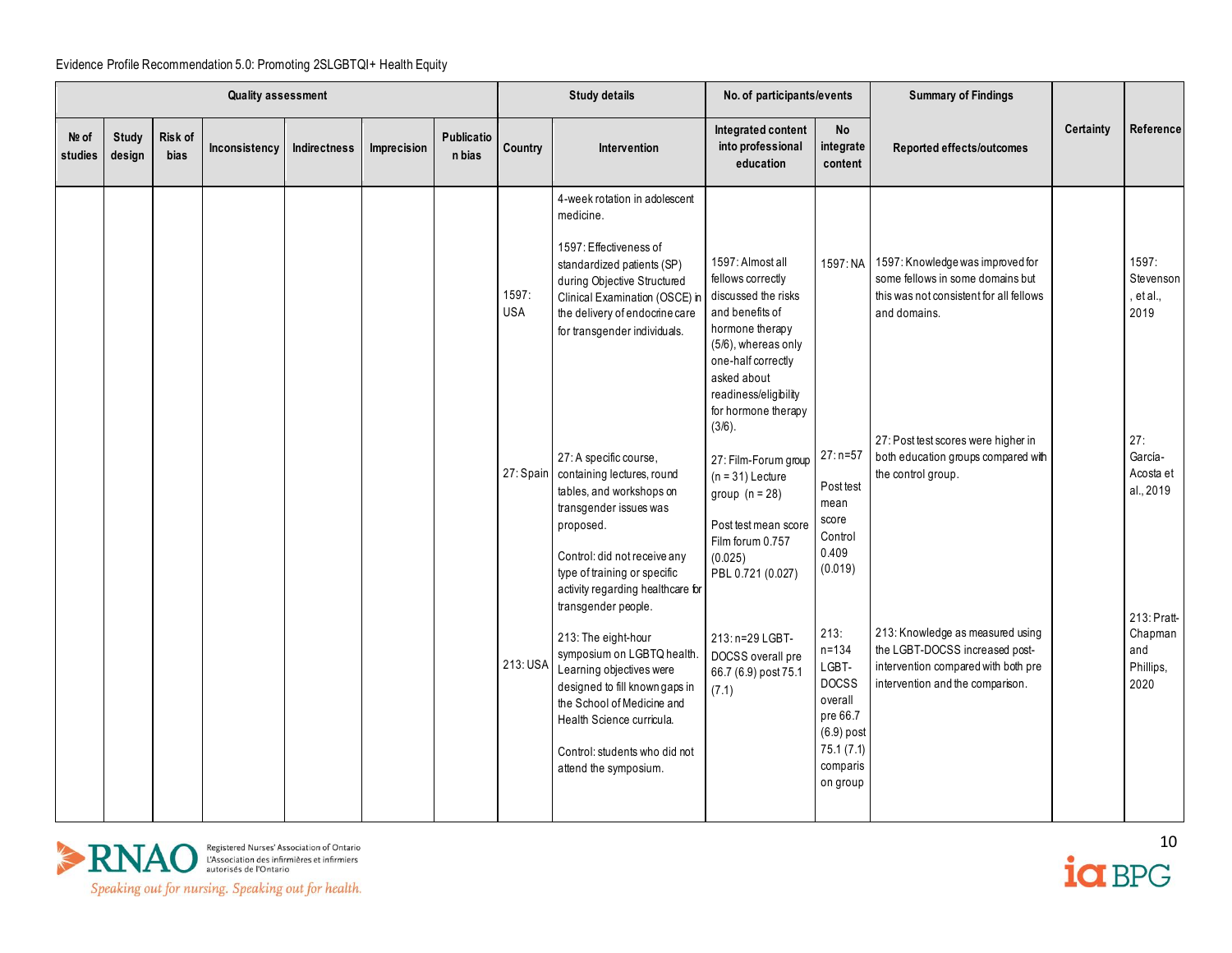| Certainty<br>Integrated content<br>No<br>Publicatio<br>Nº of<br>Study<br>Risk of<br>into professional<br>integrate<br>Country<br>Inconsistency<br>Indirectness<br>Imprecision<br>Intervention<br>Reported effects/outcomes<br>studies<br><b>bias</b><br>n bias<br>design<br>education<br>content                                                                                                                                                                                                                                                                                                                                                                                                                                                                                                                                                                                                                                                                                                                                                                                                                                                                                                                                                                                                                                                                                                                                                                                                                                                                                                                                                                                                                                                                                                                                                                        | Reference<br>1912:                                        |
|-------------------------------------------------------------------------------------------------------------------------------------------------------------------------------------------------------------------------------------------------------------------------------------------------------------------------------------------------------------------------------------------------------------------------------------------------------------------------------------------------------------------------------------------------------------------------------------------------------------------------------------------------------------------------------------------------------------------------------------------------------------------------------------------------------------------------------------------------------------------------------------------------------------------------------------------------------------------------------------------------------------------------------------------------------------------------------------------------------------------------------------------------------------------------------------------------------------------------------------------------------------------------------------------------------------------------------------------------------------------------------------------------------------------------------------------------------------------------------------------------------------------------------------------------------------------------------------------------------------------------------------------------------------------------------------------------------------------------------------------------------------------------------------------------------------------------------------------------------------------------|-----------------------------------------------------------|
|                                                                                                                                                                                                                                                                                                                                                                                                                                                                                                                                                                                                                                                                                                                                                                                                                                                                                                                                                                                                                                                                                                                                                                                                                                                                                                                                                                                                                                                                                                                                                                                                                                                                                                                                                                                                                                                                         |                                                           |
| 71.3(9.3)<br>.020<br>1912: One-hour "Gender<br>1912:<br>1912: n=60<br>1912: Student knowledge increased<br>Transition Therapeutics"<br>Overall student<br><b>USA</b><br>1912: NA from pre to post intervention.<br>lecture was included in the<br>survey:<br>Endocrine, Women's Health,<br>Mean scores (SD)<br>and<br>Pre-test: 2.8 (0.8)<br>Genitourinary module due to its<br>$n=43$<br>focus on hormonal therapies,<br>Post-test: 3.91 (0.7)<br>but content also included<br>$n=47$<br>elements of cultural<br>competency, critical<br>consciousness, and other<br>health considerations for<br>transgender patient.<br>1922: n=85<br>1922:<br>1922: Student knowledge increased<br>1922: NA<br>Student pharmacists'<br>1922: Lab-based LGBTQ-<br><b>USA</b><br>from pre to post intervention.<br>knowledge improved<br>related curriculum with specific<br>from the pre-survey<br>focus on transgender health<br>to the post-survey<br>was planned and delivered in<br>assessing<br>the fall of 2017 with the<br>testosterone<br>following learning objectives: 1)<br>administration routes,<br>use appropriate language in<br>determining<br>caring for patients in the<br>contraindications to<br>LGBTQ community, 2) explain<br>estrogen, and<br>ways to ensure a welcoming<br>choosing an optimal<br>environment for patients in the<br>estrogen product.<br>LGBTQ community,<br>Students'<br>3) list hormone therapy options<br>understanding of the<br>for transmen and transwomen,<br>role of the pharmacist<br>4) counsel patients on physical<br>and their comfort in<br>changes induced by hormone<br>caring for<br>therapy, and 5) counsel<br>transgender patients<br>patients on appropriate<br>also increased<br>administration, adverse effects,<br>between pre- and<br>and monitoring of masculinizing<br>post-survey.<br>and feminizing<br>therapy. | Leach et<br>al., 2019<br>1922:<br>Knockel et<br>al., 2019 |



 $\frac{11}{10}$ 

Speaking out for nursing. Speaking out for health.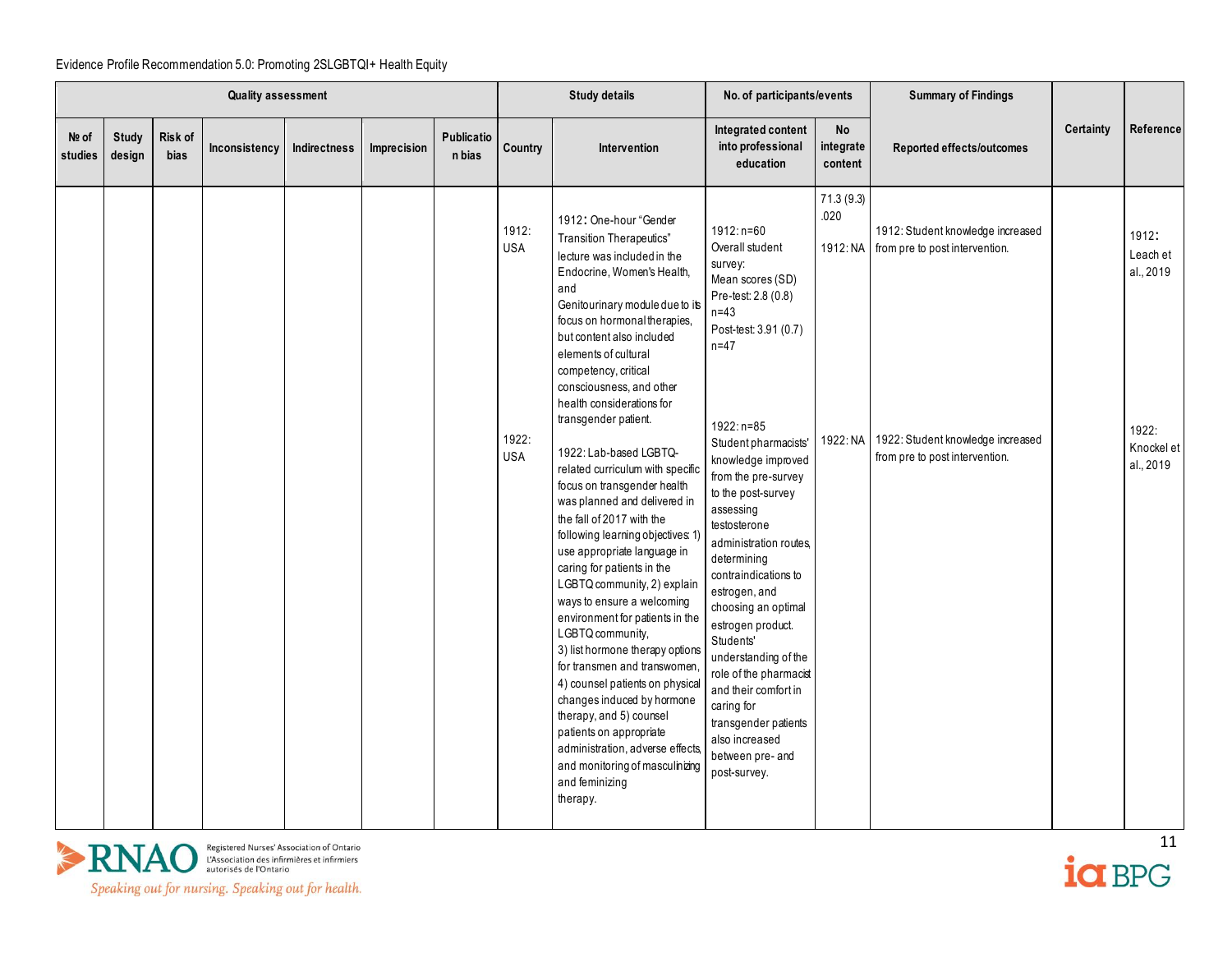|                  |                        |                 | <b>Quality assessment</b> |              |             |                      |                                            | <b>Study details</b>                                                                                                                                                                                                                                                                                                                                                                                                                                    | No. of participants/events                                                                                                                                                                                                                                                                                                                                                                                                                                                                                                                                                                                                                                                   |                                   | <b>Summary of Findings</b>                                                                                                                                                                                                                                         |           |                                                                     |
|------------------|------------------------|-----------------|---------------------------|--------------|-------------|----------------------|--------------------------------------------|---------------------------------------------------------------------------------------------------------------------------------------------------------------------------------------------------------------------------------------------------------------------------------------------------------------------------------------------------------------------------------------------------------------------------------------------------------|------------------------------------------------------------------------------------------------------------------------------------------------------------------------------------------------------------------------------------------------------------------------------------------------------------------------------------------------------------------------------------------------------------------------------------------------------------------------------------------------------------------------------------------------------------------------------------------------------------------------------------------------------------------------------|-----------------------------------|--------------------------------------------------------------------------------------------------------------------------------------------------------------------------------------------------------------------------------------------------------------------|-----------|---------------------------------------------------------------------|
| Nº of<br>studies | <b>Study</b><br>design | Risk of<br>bias | Inconsistency             | Indirectness | Imprecision | Publicatio<br>n bias | Country                                    | <b>Intervention</b>                                                                                                                                                                                                                                                                                                                                                                                                                                     | Integrated content<br>into professional<br>education                                                                                                                                                                                                                                                                                                                                                                                                                                                                                                                                                                                                                         | <b>No</b><br>integrate<br>content | Reported effects/outcomes                                                                                                                                                                                                                                          | Certainty | Reference                                                           |
|                  |                        |                 |                           |              |             |                      | 2007:<br><b>USA</b><br>2119:<br><b>USA</b> | 2007: Fifth year medical school<br>LGBTQ health course.<br>2119: This intervention was<br>named "eQuality: leading<br>medical education to deliver<br>equitable quality care for all<br>people, inclusive of identity,<br>development, or expression of<br>gender/sex/ sexuality" and<br>involved an integrated<br>comprehensive curriculum<br>revision that included 50.5 h of<br>new or revised curriculum<br>content dedicated to LGBTQI+<br>health. | 2007: pre-<br>intervention: n=433<br>post-intervention:<br>$n = 541$<br>There were<br>improvements in<br>knowledge as<br>measured through<br>several domains.<br><b>[overall score not</b><br>reported]<br>2119: n=181<br>Pre-intervention:<br>mean IAT score (SD):<br>M year 1 (n=72):<br>Sexuality: 0.31 (0.40)<br>Race: 0.30 (0.39)<br>Weight: 0.27 (0.34)<br>M year 2 (n=105):<br>Sexuality: 0.45 (0.41)<br>Race: 0.38 (0.39)<br>Weight: 0.29 (0.31)<br>Post intervention:<br>mean IAT score (SD):<br>M year 1:<br>Sexuality: 0.21 (0.42)<br>Race: 0.24 (0.39)<br>Weight: 0.22 (0.38)<br>M year 2:<br>Sexuality: 0.33 (0.49)<br>Race: 0.28 (0.42)<br>Weight: 0.26 (0.35) |                                   | 2007: NA 2007: Student knowledge improved<br>from pre to post intervention.<br>2119: Knowledge and skills was<br>2119: NA improved according to the IAT score<br>for race and sexuality. However there<br>was no difference for weight (no<br>curricular content). |           | 2007:<br>Salkind et<br>al., 2019<br>2119:<br>Leslie et<br>al., 2018 |
|                  |                        |                 |                           |              |             |                      |                                            | 2133: 1-hour didactic lecture<br>on social determinants of<br>health from an LGBT                                                                                                                                                                                                                                                                                                                                                                       | $2133: n=63$<br>Question 1: mean<br>score (95%CI)                                                                                                                                                                                                                                                                                                                                                                                                                                                                                                                                                                                                                            |                                   | 2133: Responses to all questions<br>2133: NA improved from pre intervention to<br>post-intervention.                                                                                                                                                               |           | 2133:<br>Cooper et<br>al., 2018                                     |



Speaking out for nursing. Speaking out for health.

 $\frac{12}{10}$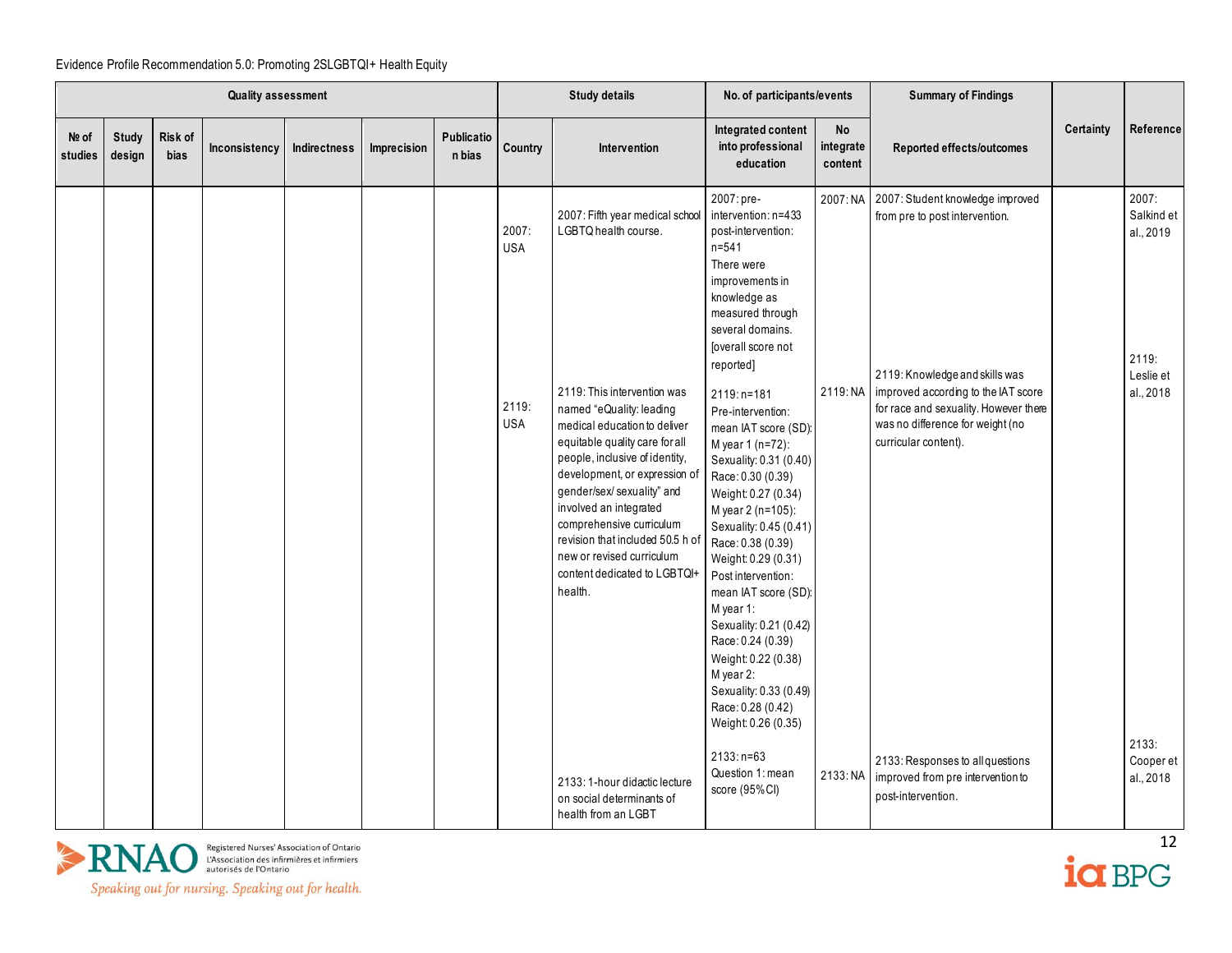|                  | Quality assessment |                 |               |              | <b>Study details</b> |                      | No. of participants/events                                        |                                                                                                                                                                                                                                                                                                                                                                                             | <b>Summary of Findings</b>                                                                                                                                                                                                                                                                                                                                                                                                                                                                                                                                                                                                                                                                                    |                            |                                                                                                                                           |           |                                                                     |
|------------------|--------------------|-----------------|---------------|--------------|----------------------|----------------------|-------------------------------------------------------------------|---------------------------------------------------------------------------------------------------------------------------------------------------------------------------------------------------------------------------------------------------------------------------------------------------------------------------------------------------------------------------------------------|---------------------------------------------------------------------------------------------------------------------------------------------------------------------------------------------------------------------------------------------------------------------------------------------------------------------------------------------------------------------------------------------------------------------------------------------------------------------------------------------------------------------------------------------------------------------------------------------------------------------------------------------------------------------------------------------------------------|----------------------------|-------------------------------------------------------------------------------------------------------------------------------------------|-----------|---------------------------------------------------------------------|
| Nº of<br>studies | Study<br>design    | Risk of<br>bias | Inconsistency | Indirectness | Imprecision          | Publicatio<br>n bias | Country                                                           | Intervention                                                                                                                                                                                                                                                                                                                                                                                | Integrated content<br>into professional<br>education                                                                                                                                                                                                                                                                                                                                                                                                                                                                                                                                                                                                                                                          | No<br>integrate<br>content | Reported effects/outcomes                                                                                                                 | Certainty | Reference                                                           |
|                  |                    |                 |               |              |                      |                      | 2133:<br><b>USA</b><br>2152:<br><b>USA</b><br>2209:<br><b>USA</b> | perspective, in the 3rd year of a Pre lecture: 5.8 (5.4-<br>medical school curriculum.<br>2152: High fidelity simulation<br>lab with trans patient and<br>didactic lecture.<br>2209: Doctor of Pharmacy<br>course focused on transgender<br>health. Three hours of in-class<br>time was divided into a two-<br>hour active learning session<br>and a one-hour panel<br>discussion.<br>2878: | 6.2) Post lecture: 8.1<br>$(7.8 - 8.4)$<br>Question 2: Pre<br>lecture: 5.1 (4.6-5.6)<br>Post lecture: 7.7 (7.3-<br>8.1)<br>Question 3: Pre<br>lecture: 5.0 (4.5-5.5)<br>Post lecture: 7.9 (7.5-<br>8.3)<br>Question 4:Pre<br>lecture: 3.7 (3.1-4.3)<br>Post lecture: 8.1 (7.5-<br>8.7)<br>Question 5: Pre<br>lecture: 5.5 (5.1-5.9)<br>Post lecture: 8.2 (7.9-<br>8.5)<br>$2152: n=48$<br>The median score<br>on the overall GAP<br>scale increased from<br>114 before to 125<br>after the simulation.<br>2209: n=54<br>Before the learning<br>session, the median<br>confidence level was<br>$4/10$ (IQR 3-6).<br>After the class<br>session, the<br>median confidence<br>increased to 7/10<br>$( IQR 6-8).$ | 2152: NA<br>2209: NA       | 2152: Knowledge scores increased<br>from pre to post intervention.<br>2209: Confidence levels increased<br>from pre to post intervention. |           | 2152:<br>Maruca et<br>al., 2018<br>2209:<br>Newsome<br>et al., 2019 |



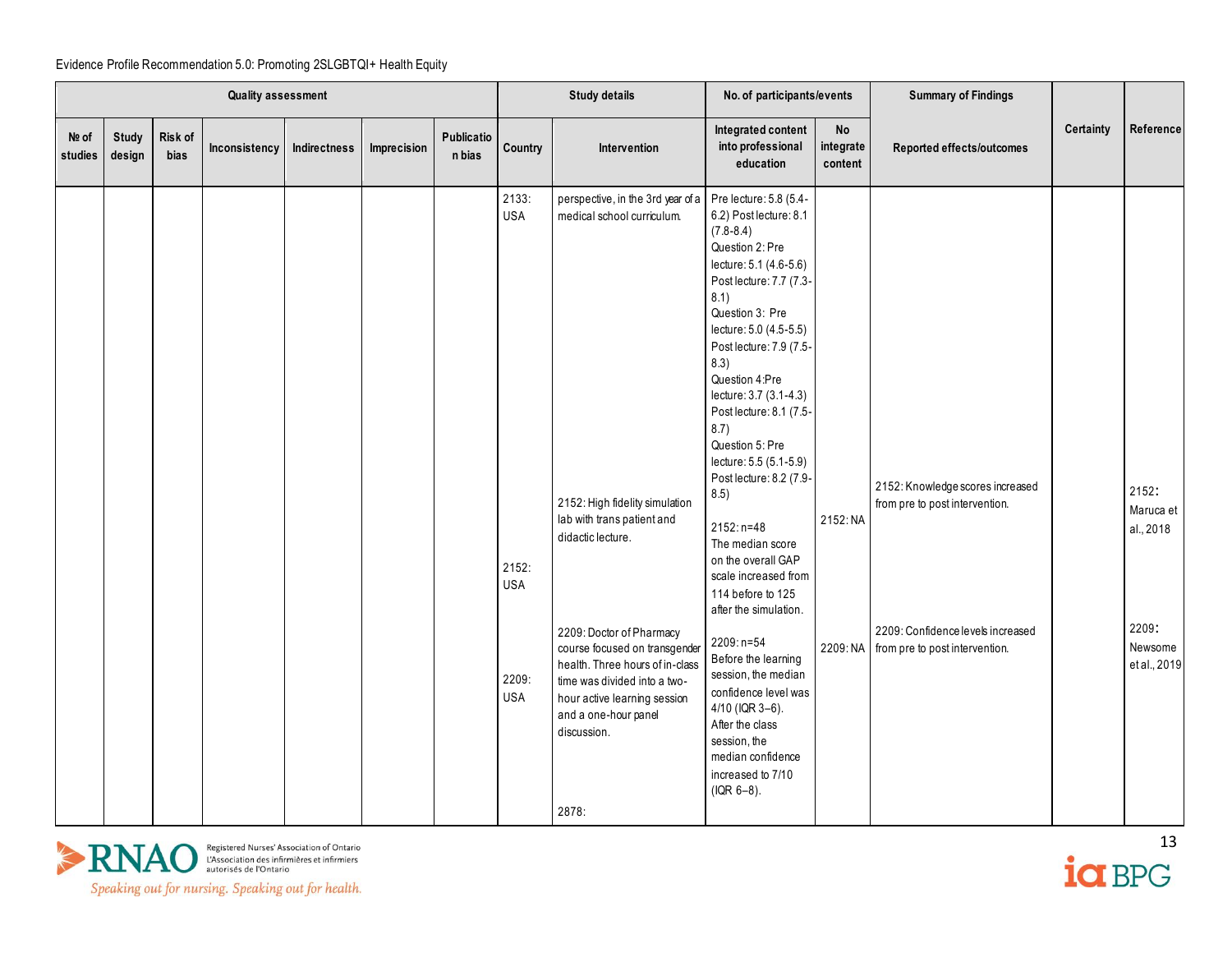|                  | <b>Quality assessment</b> |                 |               |              | <b>Study details</b> |                      | No. of participants/events                 |                                                                                                                                                                                                                                                                                                                                                                                                                                                                                                                            | <b>Summary of Findings</b>                                                                                                                                                                                                                                                                                                                                                                                                                                                                                                                                                                                                             |                            |                                                                                                                                                                         |           |                                                                    |
|------------------|---------------------------|-----------------|---------------|--------------|----------------------|----------------------|--------------------------------------------|----------------------------------------------------------------------------------------------------------------------------------------------------------------------------------------------------------------------------------------------------------------------------------------------------------------------------------------------------------------------------------------------------------------------------------------------------------------------------------------------------------------------------|----------------------------------------------------------------------------------------------------------------------------------------------------------------------------------------------------------------------------------------------------------------------------------------------------------------------------------------------------------------------------------------------------------------------------------------------------------------------------------------------------------------------------------------------------------------------------------------------------------------------------------------|----------------------------|-------------------------------------------------------------------------------------------------------------------------------------------------------------------------|-----------|--------------------------------------------------------------------|
| Nº of<br>studies | <b>Study</b><br>design    | Risk of<br>bias | Inconsistency | Indirectness | Imprecision          | Publicatio<br>n bias | Country                                    | Intervention                                                                                                                                                                                                                                                                                                                                                                                                                                                                                                               | Integrated content<br>into professional<br>education                                                                                                                                                                                                                                                                                                                                                                                                                                                                                                                                                                                   | No<br>integrate<br>content | Reported effects/outcomes                                                                                                                                               | Certainty | Reference                                                          |
|                  |                           |                 |               |              |                      |                      | 2878:<br><b>USA</b><br>4789:<br><b>USA</b> | Educational session on<br>transgender Health.<br>Delivered to 1st and 2nd year<br>medical students at Integrated<br>Grand Rounds, a pedagogical<br>method in which basic science<br>and clinical faculty members<br>co-present didactic content<br>interspersed between live<br>patient interviews and student-<br>led small group discussions.<br>4789: 2-hour Interprofessional<br>Course on Trans/non-binary<br>Affirming Care for Nursing,<br>Medicine, Pharmacy,<br>Health Professions and Public<br>Health students. | 2878: Students'<br>knowledge of<br>transgender medicine<br>standards of care<br>also increased,<br>though<br>students'<br>understanding of<br>gender expression<br>did not change.<br>[multiple domains<br>improved, no overall<br>score reported]<br>4789: n=56<br>Student knowledge<br>(mean scores):<br>Pre-intervention: 5.20<br>Post-intervention:<br>9.29<br>Student interpersonal<br>comfort<br>(mean scores-<br>subscales of TABS):<br>Pre-intervention:<br>58.43<br>Post intervention:<br>61.75<br>Student Sex/gender<br>beliefs (mean<br>scores):<br>Pre-intervention:<br>32.80<br>Post-intervention:<br>38.78<br>4818: n-44 | 2878: NA<br>4789: NA       | 2878: student knowledge increased<br>from pre to post intervention.<br>4789: Students knowledge and<br>comfort increased from pre<br>intervention to post-intervention. |           | 2878:<br>Click et al.,<br>2020<br>4789:<br>Allison et<br>al., 2019 |



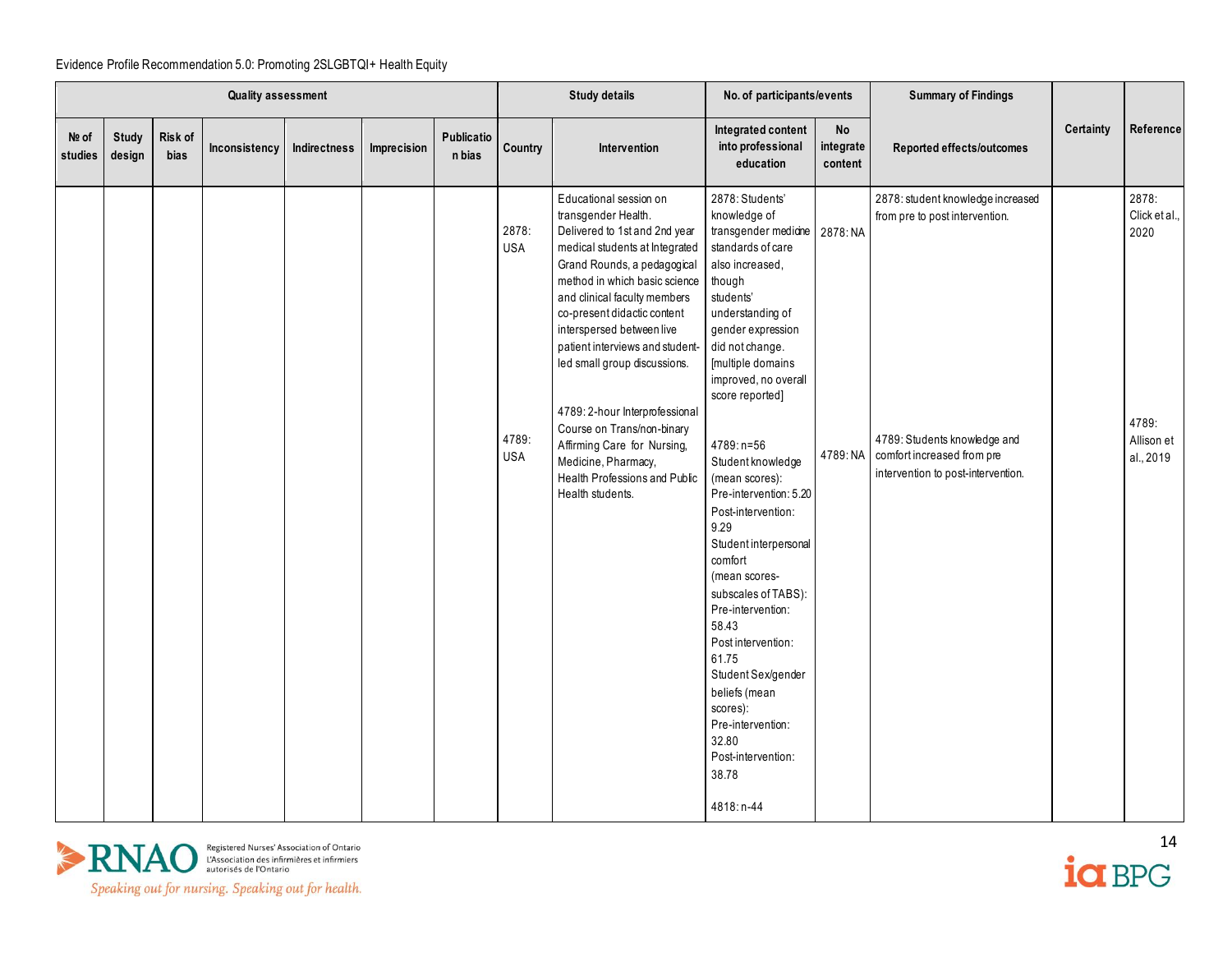|                  | <b>Quality assessment</b> |                        |               |                     | <b>Study details</b> |                      | No. of participants/events                 |                                                                                                                                                                                                                                                                                                                                                                                                                                                                                                                                                                                                                                                                                                                                                                                                                                                                                                                                                                                   | <b>Summary of Findings</b>                                                                                                                                                                                                                                                                                                                                                                                                          |                                   |                                                                                                                                                                                                                                      |           |                                                                                          |
|------------------|---------------------------|------------------------|---------------|---------------------|----------------------|----------------------|--------------------------------------------|-----------------------------------------------------------------------------------------------------------------------------------------------------------------------------------------------------------------------------------------------------------------------------------------------------------------------------------------------------------------------------------------------------------------------------------------------------------------------------------------------------------------------------------------------------------------------------------------------------------------------------------------------------------------------------------------------------------------------------------------------------------------------------------------------------------------------------------------------------------------------------------------------------------------------------------------------------------------------------------|-------------------------------------------------------------------------------------------------------------------------------------------------------------------------------------------------------------------------------------------------------------------------------------------------------------------------------------------------------------------------------------------------------------------------------------|-----------------------------------|--------------------------------------------------------------------------------------------------------------------------------------------------------------------------------------------------------------------------------------|-----------|------------------------------------------------------------------------------------------|
| Nº of<br>studies | Study<br>design           | Risk of<br><b>bias</b> | Inconsistency | <b>Indirectness</b> | Imprecision          | Publicatio<br>n bias | Country                                    | Intervention                                                                                                                                                                                                                                                                                                                                                                                                                                                                                                                                                                                                                                                                                                                                                                                                                                                                                                                                                                      | Integrated content<br>into professional<br>education                                                                                                                                                                                                                                                                                                                                                                                | <b>No</b><br>integrate<br>content | Reported effects/outcomes                                                                                                                                                                                                            | Certainty | Reference                                                                                |
|                  |                           |                        |               |                     |                      |                      | 4818:<br><b>USA</b><br>4922:<br><b>USA</b> | 4818:1-h mandatory lecturefor<br>1st year students, teaching<br>faculty at each site introducing<br>key concepts related to<br>transgender people and their<br>health disparities. The lecture<br>included an explanation of<br>the spectrum of identities<br>associated with gender<br>expression and sexual<br>orientation, a broad overview of<br>LGBT + health disparities, and<br>the description of a patient<br>scenario to demonstrate how<br>subtle aggressions<br>by medical staff may lead to<br>less health care utilization<br>and poorer treatment<br>outcomes.<br>4922: 1-hour didactic lecture<br>on<br>transgender health. These<br>didactic sessions included<br>educational information about<br>transgender health and<br>appropriate medical treatment,<br>as well presentations from a<br>male-to-female and a female-<br>to-male transgender person<br>regarding their transition and<br>the medical care they received<br>during that time in their life. | Student knowledge<br>improved across five<br>questions from pre to 4818: NA<br>post intervention<br>[however summary<br>scores were not<br>reported].<br>4922: Knowledge<br>Scores from survey:<br>(n=163 completed pre<br>survey; 115 post<br>survey and 18 90-day<br>survey)<br>Survey scores<br>$(mean)$ :<br>Pre-intervention: 2.36<br>Post-intervention:<br>2.74<br>90 days post-<br>intervention: 2.81<br>256: n=11 Mean test | 4922: NA<br>256: NA               | 4818: Knowledge improved from pre<br>to post.<br>4922: Knowledge scores increased<br>from pre to post intervention and were<br>maintained after 90 days.<br>256: Knowledge test scores across<br>three domains increased from pre to |           | 4818:<br>Najor et<br>al., 2020<br>4922:<br>Cherabie<br>et al., 2018<br>256:<br>Klotzbaug |
|                  |                           |                        |               |                     |                      |                      | 256: USA                                   | 256: module on gender<br>minority health as part of the<br>advanced                                                                                                                                                                                                                                                                                                                                                                                                                                                                                                                                                                                                                                                                                                                                                                                                                                                                                                               | scores<br>Medical knowledge<br>pre 4.73 (1.3) post<br>7.55(1.4)                                                                                                                                                                                                                                                                                                                                                                     |                                   | post intervention.                                                                                                                                                                                                                   |           | h et al.,<br>2020                                                                        |



 $\frac{15}{10}$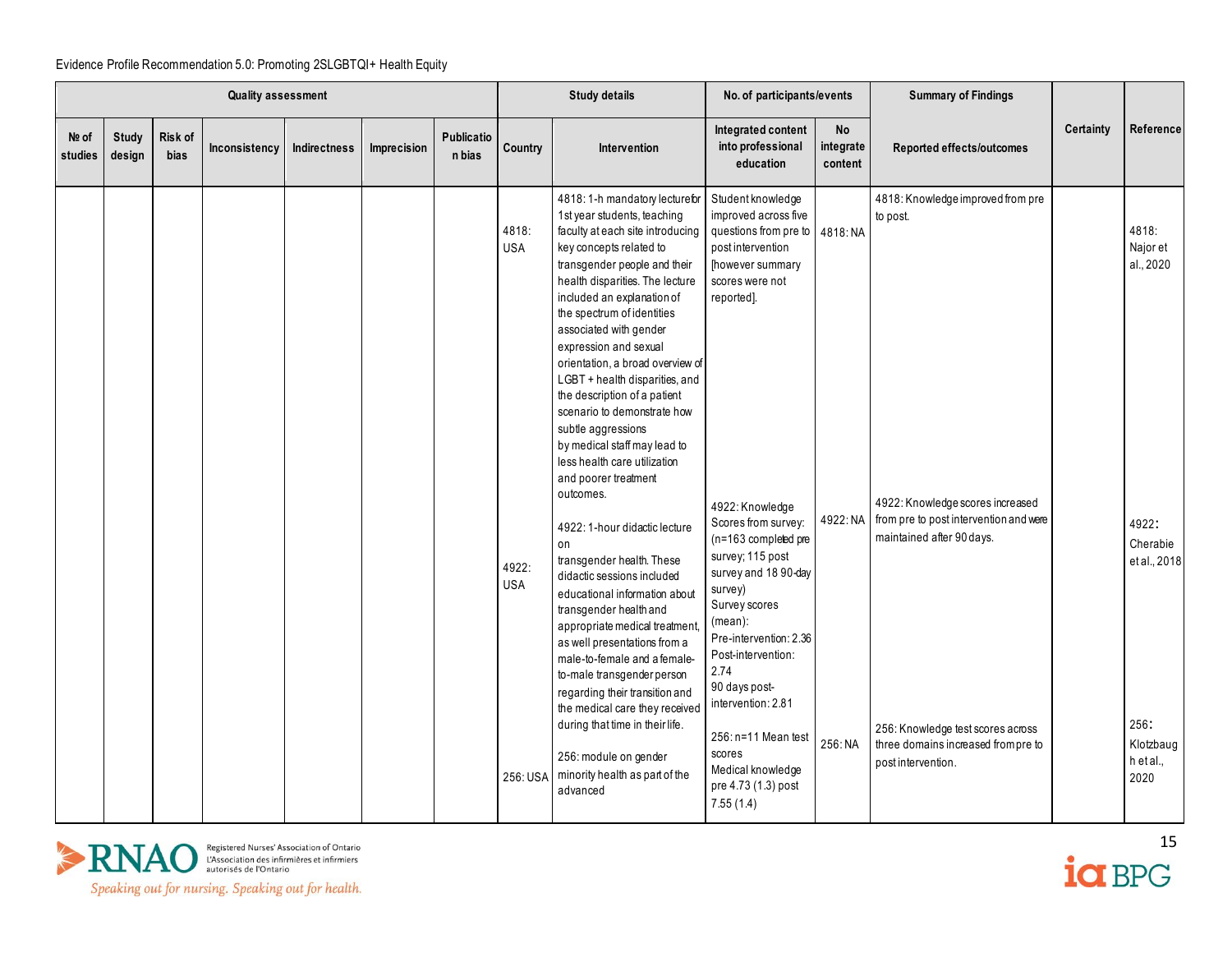|                  | <b>Quality assessment</b> |                 |               |              |             | <b>Study details</b> |                | No. of participants/events                                                                                                                                                                                                                                                                                                                                                                                                                                                                            |                                                                                                                                                                                                                                                                                                                                                                                                                                                                                                                                                                                                                                                                                                  | <b>Summary of Findings</b> |                                                                               |           |                                          |
|------------------|---------------------------|-----------------|---------------|--------------|-------------|----------------------|----------------|-------------------------------------------------------------------------------------------------------------------------------------------------------------------------------------------------------------------------------------------------------------------------------------------------------------------------------------------------------------------------------------------------------------------------------------------------------------------------------------------------------|--------------------------------------------------------------------------------------------------------------------------------------------------------------------------------------------------------------------------------------------------------------------------------------------------------------------------------------------------------------------------------------------------------------------------------------------------------------------------------------------------------------------------------------------------------------------------------------------------------------------------------------------------------------------------------------------------|----------------------------|-------------------------------------------------------------------------------|-----------|------------------------------------------|
| Nº of<br>studies | Study<br>design           | Risk of<br>bias | Inconsistency | Indirectness | Imprecision | Publicatio<br>n bias | Country        | <b>Intervention</b>                                                                                                                                                                                                                                                                                                                                                                                                                                                                                   | Integrated content<br>into professional<br>education                                                                                                                                                                                                                                                                                                                                                                                                                                                                                                                                                                                                                                             | No<br>integrate<br>content | Reported effects/outcomes                                                     | Certainty | Reference                                |
|                  |                           |                 |               |              |             |                      | 291:<br>Canada | pharmacology course for<br>advanced practice<br>nursing students. The module<br>was approximately 90<br>minutes long and included<br>gender minority-specific<br>content related to medical<br>knowledge and health<br>disparities, as well as local and<br>national policies.<br>291: The positive space<br>training course used a human<br>rights framework to guide<br>content with an examination of<br>terminology; understanding<br>myths and realities; and<br>communicating with sensitivity. | Disparities pre 0.55<br>(.69) post 1.82 (.41)<br>Policy pre 0.82 (.98)<br>post 2.73 (.47)<br>$291: n = 160$<br>Students had<br>improvements across<br>the three course<br>competency items<br>following the course:<br>knowledge of<br>LGBTTQ+<br>communities (pretest,<br>$M = 2.7$ , SD = 1.0;<br>posttest, $M = 4.2$ , SD<br>$= 0.66$ ); ability to<br>correctly address<br>someone from<br>LGBTTQ+<br>communities (pretest,<br>$M = 2.9$ , SD = 2.6;<br>posttest, $M = 4.5$ , SD<br>$= 2.4$ ; and comfort<br>level communicating<br>in an inclusive<br>language with<br>members of the<br>LGBTTQ+<br>communities (pretest,<br>$M = 3.3$ , SD = 1.1;<br>posttest, $M = 4.3$ , SD<br>$= 0.73.$ | 291:NA                     | 291: Students knowledge increased<br>across the three course<br>competencies. |           | 291:<br>Haghiri-<br>Vijeh et al,<br>2019 |



ia BPG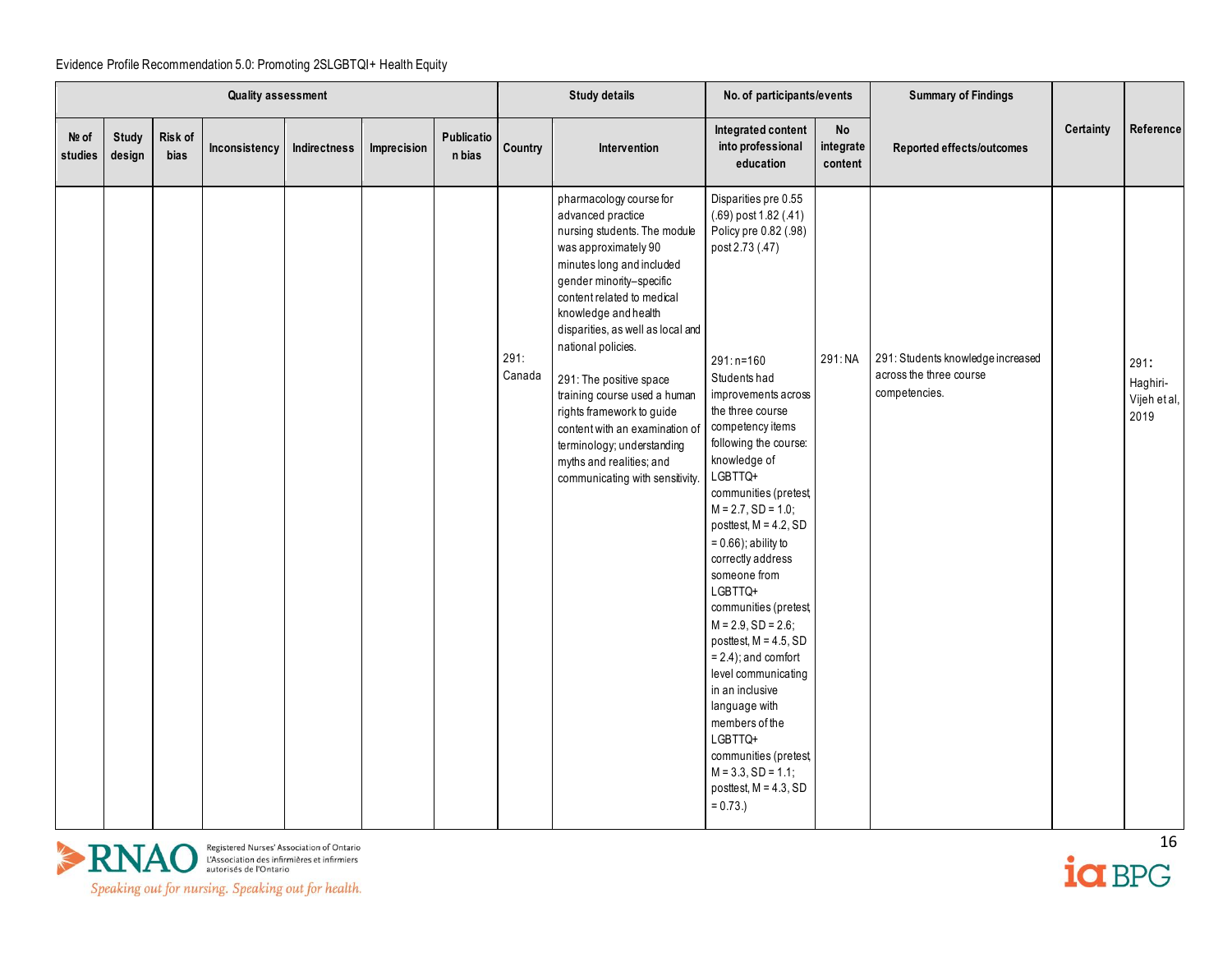| <b>Quality assessment</b> |                        |                 | <b>Study details</b> |                     | No. of participants/events |                      | <b>Summary of Findings</b>                 |                                                                                                                                                                                                                                                                                                                                                                                                                                                                                                                                                                                                                                                                                                                                                                                                                                                                                                                                                                                                                                  |                                                                                                                                                                                                                                                                                                                                                                                                            |                            |                                                                                                                                                                                                     |           |                                                                |
|---------------------------|------------------------|-----------------|----------------------|---------------------|----------------------------|----------------------|--------------------------------------------|----------------------------------------------------------------------------------------------------------------------------------------------------------------------------------------------------------------------------------------------------------------------------------------------------------------------------------------------------------------------------------------------------------------------------------------------------------------------------------------------------------------------------------------------------------------------------------------------------------------------------------------------------------------------------------------------------------------------------------------------------------------------------------------------------------------------------------------------------------------------------------------------------------------------------------------------------------------------------------------------------------------------------------|------------------------------------------------------------------------------------------------------------------------------------------------------------------------------------------------------------------------------------------------------------------------------------------------------------------------------------------------------------------------------------------------------------|----------------------------|-----------------------------------------------------------------------------------------------------------------------------------------------------------------------------------------------------|-----------|----------------------------------------------------------------|
| Nº of<br>studies          | <b>Study</b><br>design | Risk of<br>bias | Inconsistency        | <b>Indirectness</b> | Imprecision                | Publicatio<br>n bias | Country                                    | Intervention                                                                                                                                                                                                                                                                                                                                                                                                                                                                                                                                                                                                                                                                                                                                                                                                                                                                                                                                                                                                                     | Integrated content<br>into professional<br>education                                                                                                                                                                                                                                                                                                                                                       | No<br>integrate<br>content | Reported effects/outcomes                                                                                                                                                                           | Certainty | Reference                                                      |
|                           |                        |                 |                      |                     |                            |                      | 1187:<br><b>USA</b><br>1190:<br><b>USA</b> | 1187: Nursing students were<br>given one week to complete<br>three online modules designed<br>by the author that contained<br>didactic content on delivering<br>culturally competent care to the<br>LGBT population. These<br>modules included key concepts<br>from the literature<br>for providing culturally<br>competent-LGBT-focused care:<br>1) basic terminology<br>related to gender and<br>orientation; 2) relevant<br>determinants of<br>health and health disparities; 3)<br>specific clinical foci for<br>members of the<br>LGBT community; 4) theories<br>and strategies for harm<br>prevention/reduction<br>in the LGBT community; and 5)<br>the supportive role of the<br>public health nurse in caring for<br><b>LGBT</b> individuals.<br>1190: Gender-affirming<br>healthcare curriculum<br>After completion of the<br>preassessment, M2 students<br>were provided access to online<br>videos and lecture slides. The<br>online videos totalled 1 hour<br>and 35 min in length and<br>included didactic material | $1187: n = 124$ There<br>was an improvement<br>in overall LGB<br>SOCCS scores<br>before<br>the project<br>implementation (M=<br>$4.58$ , SD = 0.76) and<br>after project<br>implementation (M=<br>$5.27$ , SD = 0.790).<br>$1190: n=127$<br>Overall, student<br>Gender Identity<br>Competency<br>improved<br>from preassessment<br>$(M=93.06, SD=10.12)$<br>to postassessment<br>$(M=103.74)$<br>SD=11.94) |                            | 1187: NA 1187: Knowledge according to<br>SOCCS scores increased from pre to<br>post intervention.<br>1190: NA 1190: Total score, knowledge and<br>skills improved from pre to post<br>intervention. |           | 1187:<br>McEwing,<br>2020<br>1190:<br>Thompson<br>et al., 2019 |



 $\frac{17}{10}$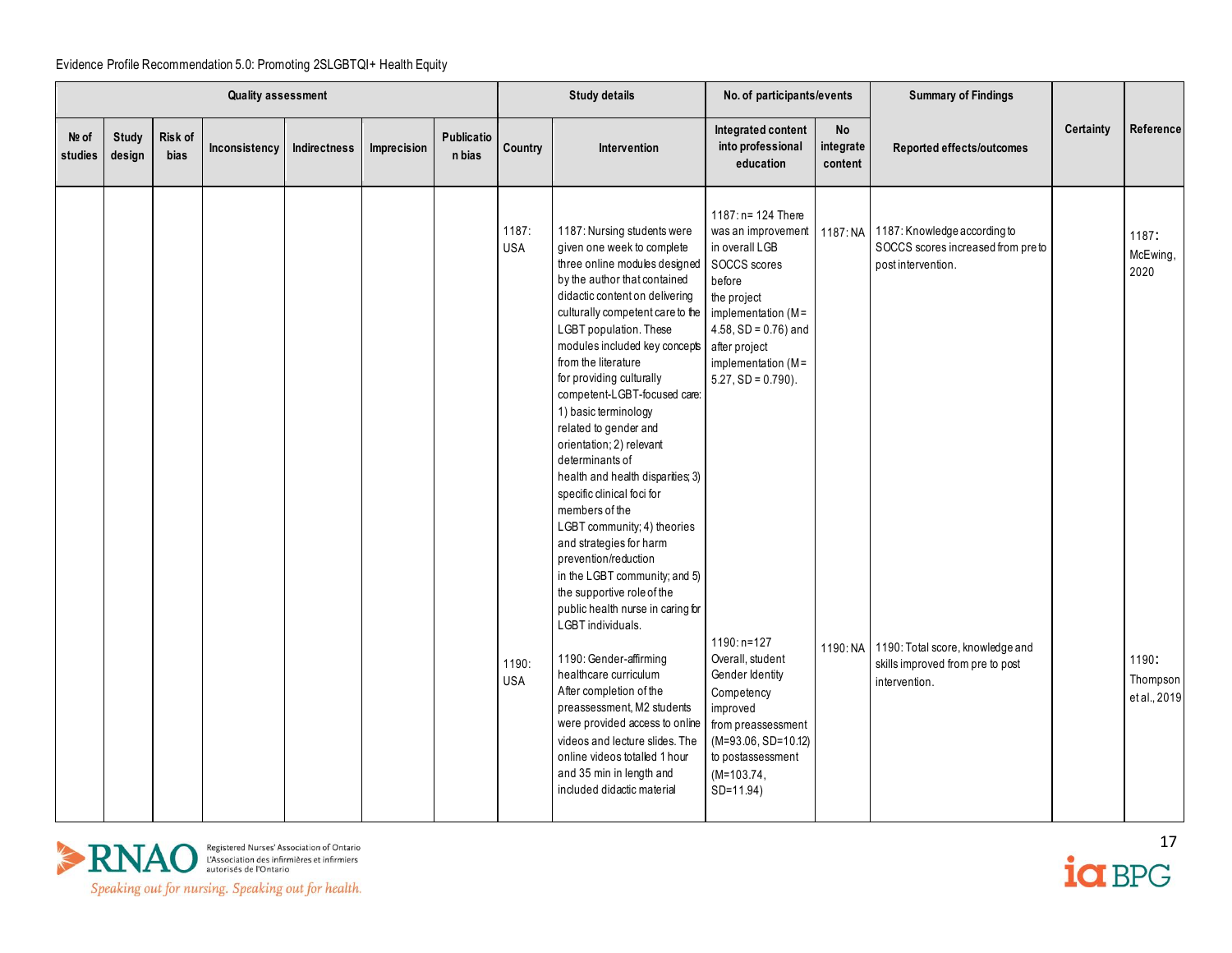|                  | <b>Quality assessment</b> |                 |               |              | <b>Study details</b> |                      | No. of participants/events |                                                                                                                                                                                                                                                                                                                                                                                                                                                                                                                                                                                                          | <b>Summary of Findings</b>                                                                                                                                                         |                            |                                                                                                 |           |                                             |
|------------------|---------------------------|-----------------|---------------|--------------|----------------------|----------------------|----------------------------|----------------------------------------------------------------------------------------------------------------------------------------------------------------------------------------------------------------------------------------------------------------------------------------------------------------------------------------------------------------------------------------------------------------------------------------------------------------------------------------------------------------------------------------------------------------------------------------------------------|------------------------------------------------------------------------------------------------------------------------------------------------------------------------------------|----------------------------|-------------------------------------------------------------------------------------------------|-----------|---------------------------------------------|
| Nº of<br>studies | <b>Study</b><br>design    | Risk of<br>bias | Inconsistency | Indirectness | Imprecision          | Publicatio<br>n bias | Country                    | <b>Intervention</b>                                                                                                                                                                                                                                                                                                                                                                                                                                                                                                                                                                                      | Integrated content<br>into professional<br>education                                                                                                                               | No<br>integrate<br>content | Reported effects/outcomes                                                                       | Certainty | Reference                                   |
|                  |                           |                 |               |              |                      |                      | 1199:<br><b>USA</b>        | (box 1). Students were given<br>approximately 1 week to review<br>this material in preparation for<br>a required case-based<br>workshop<br>followed by a 10-question quiz.<br>1199: Elective course on LGBT<br>health. Didactic topics for the<br>course were chosen in a<br>systematic manner using the<br>course learning outcomes<br>developed from guidelines<br>regarding LGBT health issues.                                                                                                                                                                                                       | 1199: There was an<br>improvement in<br>scores on the course<br>learning outcomes<br>from the pre-course<br>to post-course for<br>each question. [no<br>overall score<br>reported] |                            | 1199: Knowledge improved on all<br>learning outcomes from pre-course b<br>1199: NA post-course. |           | 1199: Jann<br>et al, 2019                   |
|                  |                           |                 |               |              |                      |                      | 1201:<br>Mexico            | 1201:<br>A 12 hour-long training module<br>on multicultural competencies<br>with SGM populations,<br>divided into eight 90-minute-<br>long sessions, was integrated<br>into an undergraduate-<br>level course. The training<br>covered six core themes: (1)<br>concepts related to sexual<br>health, and sexual and gender<br>diversity; (2) biological<br>influences on sex development<br>sex assigned at birth, and<br>intersex conditions; (3) gender<br>theories and gender diversity;<br>(3) sexual orientation and<br>diversity; (5) SGM<br>discrimination and mental<br>health outcomes; and (6) | $1201: N=17$<br>Knowledge<br>Mdn pre 2 post 4<br>M pre 2.47 post 4.41<br>SD pre 0.72 post 0.62                                                                                     | 1201: NA                   | 1201: Knowledge increased from pre<br>to post intervention.                                     |           | 1201: de<br>los Reyes<br>& Collict,<br>2020 |



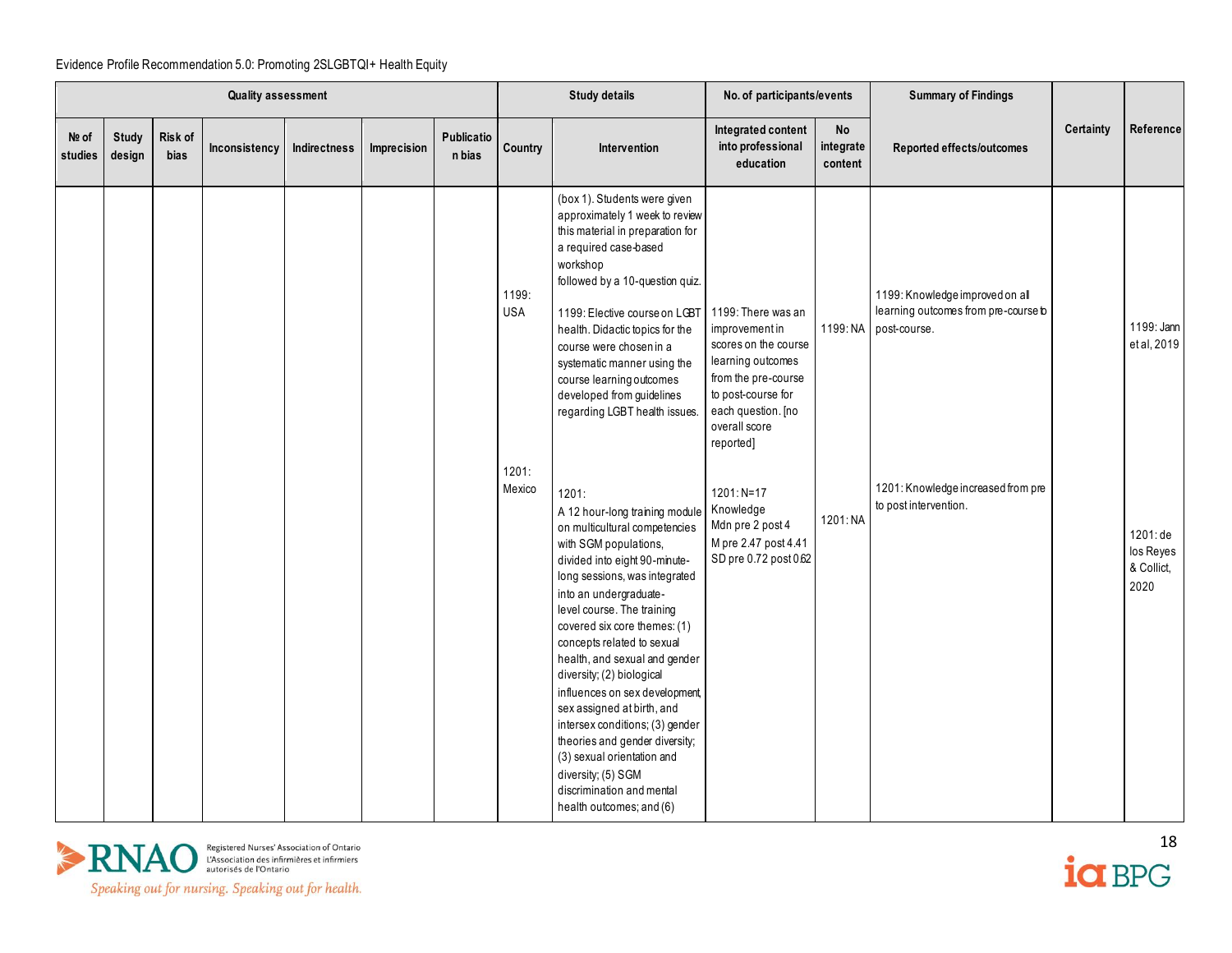|                  | <b>Quality assessment</b>                   |                               |                                          |                     | <b>Study details</b> |                      | No. of participants/events                      |                                                                                                                                                                                                                                                                                                                                                                                                                                                                                                              | <b>Summary of Findings</b>                                                                                                                                                                                                                                                                                                                                                                                                                                                                                    |                                   |                                                                                                                                                                                          |                                               |                                                           |
|------------------|---------------------------------------------|-------------------------------|------------------------------------------|---------------------|----------------------|----------------------|-------------------------------------------------|--------------------------------------------------------------------------------------------------------------------------------------------------------------------------------------------------------------------------------------------------------------------------------------------------------------------------------------------------------------------------------------------------------------------------------------------------------------------------------------------------------------|---------------------------------------------------------------------------------------------------------------------------------------------------------------------------------------------------------------------------------------------------------------------------------------------------------------------------------------------------------------------------------------------------------------------------------------------------------------------------------------------------------------|-----------------------------------|------------------------------------------------------------------------------------------------------------------------------------------------------------------------------------------|-----------------------------------------------|-----------------------------------------------------------|
| Nº of<br>studies | <b>Study</b><br>design                      | <b>Risk of</b><br><b>bias</b> | Inconsistency                            | <b>Indirectness</b> | Imprecision          | Publicatio<br>n bias | Country                                         | Intervention                                                                                                                                                                                                                                                                                                                                                                                                                                                                                                 | Integrated content<br>into professional<br>education                                                                                                                                                                                                                                                                                                                                                                                                                                                          | <b>No</b><br>integrate<br>content | Reported effects/outcomes                                                                                                                                                                | Certainty                                     | Reference                                                 |
|                  |                                             |                               |                                          |                     |                      |                      | 1293:<br>Switzerla<br>nd<br>1303:<br><b>USA</b> | inclusive clinical practices and<br>SGM advocacy.<br>1293: A compulsory one-hour<br>lecture on sexual orientation<br>and gender identity<br>development during<br>adolescence was offered to all<br>fourth-year medical students.<br>The lecture focused on facts<br>about health issues of LGBT<br>adolescents and was given by<br>a pediatrician experienced in<br>adolescent health.<br>1303: Teaching Module on<br>Intersectionality of Sexual<br>Orientation,<br>Gender Identity, and<br>Race/Ethnicity | 1293: N=64 who<br>returned surveys<br>Factor Pre-<br>class mean (SD)<br>Post-class mean<br>(SD)<br>Attitudes 84.8 (13.6)<br>86.8 (15.4)<br>Knowledge 73.7<br>(18.1) 87.9 (15.7)<br>Judgement 69.8<br>$(16.5)$ 74.4 $(18.8)$<br>Experience 77.0<br>$(16.5)$ 82.6 $(16.8)$<br>1303: Of the 89 total<br>students in the class.<br>82 filled out the<br>presurvey, and 83<br>filled out the<br>postsurvey.<br>Knowledge scores<br>increased from pre to<br>post in all domains.<br>[no overall score<br>reported] |                                   | 1293: NA 1293: Students improved in all<br>knowledge and competency domains<br>from pre to post.<br>1303: NA 1303: Knowledge increased from pre<br>to post intervention for all domains. |                                               | 1293:<br>Wahlen et<br>al, 2020<br>1303: Bi et<br>al, 2020 |
|                  |                                             |                               | Follow-up: immediately post-intervention |                     |                      |                      |                                                 | Student Experience (assessed with: evaluation surveys created by the researchers (3 studies), simulation effectiveness tool-modified (SET-M), Training Utility and Satisfaction Survey                                                                                                                                                                                                                                                                                                                       |                                                                                                                                                                                                                                                                                                                                                                                                                                                                                                               |                                   |                                                                                                                                                                                          |                                               |                                                           |
| 5                | Single<br>arm<br>quasi-<br>experim<br>ental | Very<br>Serious <sup>d</sup>  | Not Serious                              | Not Serious         | Serious <sup>e</sup> | None                 | 14173:<br><b>USA</b>                            | 14173: LGBT health session<br>delivered to first year medical<br>students. Session was led by<br>upper year students.                                                                                                                                                                                                                                                                                                                                                                                        | $14173: N = 73$<br>Student ratings of<br>each components<br>mean (SD)                                                                                                                                                                                                                                                                                                                                                                                                                                         | <b>NA</b>                         | 14173: Student rated session<br>components positively.                                                                                                                                   | $\bigoplus$ $\bigcirc$ $\bigcirc$<br>Very Low | 14173:<br>Grosz et<br>al., 2017                           |



Registered Nurses' Association of Ontario<br>L'Association des infirmières et infirmiers<br>autorisés de l'Ontario



Speaking out for nursing. Speaking out for health.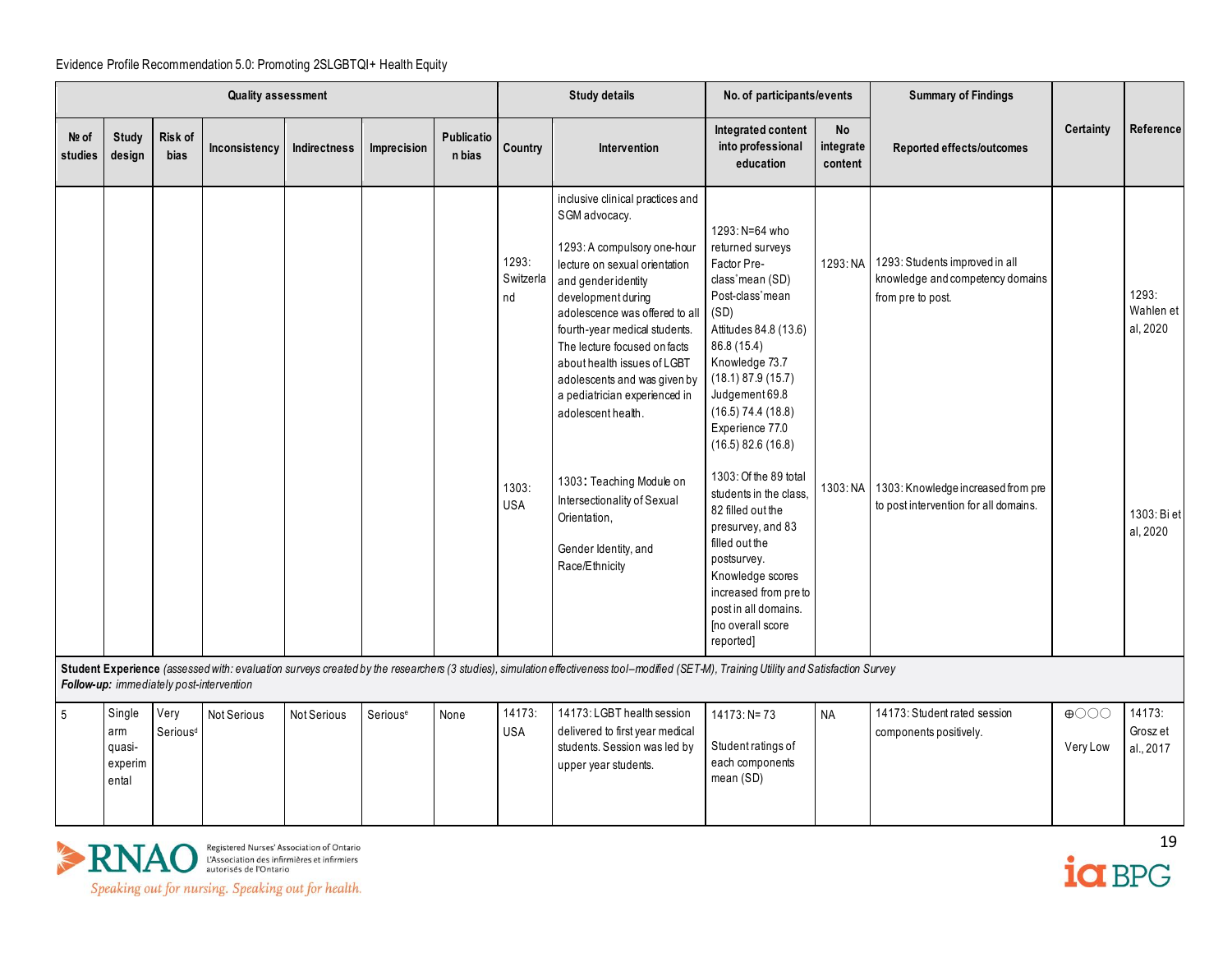|                  | <b>Quality assessment</b> |                 |               |              |             | <b>Study details</b> |                | No. of participants/events                                                                                                                                                                                                                    |                                                                                                                                                                                                                                                                                                                                                                                                                                                                                                             | <b>Summary of Findings</b>        |                                                                                 |           |                                                    |
|------------------|---------------------------|-----------------|---------------|--------------|-------------|----------------------|----------------|-----------------------------------------------------------------------------------------------------------------------------------------------------------------------------------------------------------------------------------------------|-------------------------------------------------------------------------------------------------------------------------------------------------------------------------------------------------------------------------------------------------------------------------------------------------------------------------------------------------------------------------------------------------------------------------------------------------------------------------------------------------------------|-----------------------------------|---------------------------------------------------------------------------------|-----------|----------------------------------------------------|
| Nº of<br>studies | <b>Study</b><br>design    | Risk of<br>bias | Inconsistency | Indirectness | Imprecision | Publicatio<br>n bias | Country        | Intervention                                                                                                                                                                                                                                  | Integrated content<br>into professional<br>education                                                                                                                                                                                                                                                                                                                                                                                                                                                        | <b>No</b><br>integrate<br>content | Reported effects/outcomes                                                       | Certainty | Reference                                          |
|                  | (Pre/pos<br>t design)     |                 |               |              |             |                      |                | 213: USA 213: The eight-hour<br>symposium on LGBTQ health.<br>Learning objectives were<br>designed to fill known gaps in<br>the School of Medicine and<br>Health Science curricula.<br>Control: students who did not<br>attend the symposium. | Student-delivered<br>presentation: 3.767<br>(0.921)<br>Patient panel<br>discussion:<br>4.877(0.371)<br>Small-group<br>discussion: 3.767<br>(0.950)<br>Small group case:<br>2.750 (1.258)<br>213: Overall, there<br>was a high level of<br>satisfaction with the<br>symposium.<br>Participants rated all<br>educational activities<br>at the event<br>somewhat to very<br>useful for future<br>clinical practice, with<br>the lowest rating for<br>the presentation on<br>resources to<br>enhance SGM health |                                   | 213: The symposium was rated highly<br>though there was no comparison<br>group. |           | 213: Pratt-<br>Chapman<br>and<br>Phillips,<br>2020 |
|                  |                           |                 |               |              |             |                      |                |                                                                                                                                                                                                                                               | curricula (mean 4.0<br>SD 1.1) and highest<br>rating for the LGBTQI<br>patient panel Q&A<br>session (mean 4.7<br>SD 0.5).                                                                                                                                                                                                                                                                                                                                                                                   |                                   |                                                                                 |           |                                                    |
|                  |                           |                 |               |              |             |                      | 291:<br>Canada | 291: The positive space<br>training course used a human<br>rights framework to guide<br>content with an examination of                                                                                                                        | 291:n=160<br>Training Utility and<br>Satisfaction Survey                                                                                                                                                                                                                                                                                                                                                                                                                                                    |                                   | 291: Students highly rated the<br>positive space training.                      |           | 291:<br>Haghiri-                                   |



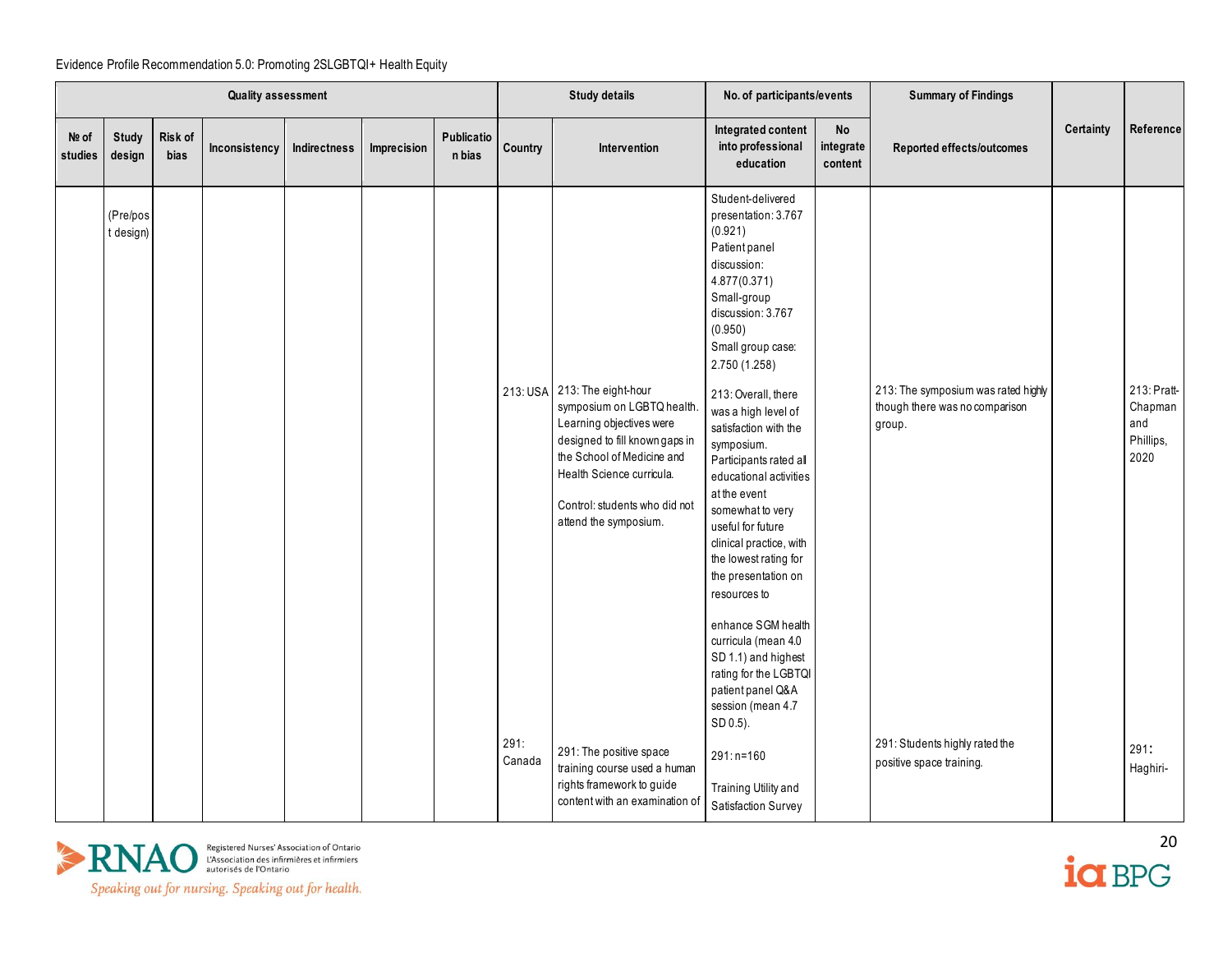|                  | <b>Quality assessment</b> |                 |               |              | <b>Study details</b> |                      | No. of participants/events |                                                                                                                                                                                                                                                                                                                       | <b>Summary of Findings</b>                                                                                                                                                                                                                                                                                                                  |                                   |                                                                              |           |                             |
|------------------|---------------------------|-----------------|---------------|--------------|----------------------|----------------------|----------------------------|-----------------------------------------------------------------------------------------------------------------------------------------------------------------------------------------------------------------------------------------------------------------------------------------------------------------------|---------------------------------------------------------------------------------------------------------------------------------------------------------------------------------------------------------------------------------------------------------------------------------------------------------------------------------------------|-----------------------------------|------------------------------------------------------------------------------|-----------|-----------------------------|
| Nº of<br>studies | Study<br>design           | Risk of<br>bias | Inconsistency | Indirectness | Imprecision          | Publicatio<br>n bias | Country                    | Intervention                                                                                                                                                                                                                                                                                                          | Integrated content<br>into professional<br>education                                                                                                                                                                                                                                                                                        | <b>No</b><br>integrate<br>content | Reported effects/outcomes                                                    | Certainty | Reference                   |
|                  |                           |                 |               |              |                      |                      |                            | terminology; understanding<br>myths and realities; and<br>communicating with sensitivity.                                                                                                                                                                                                                             | The median score<br>was 30 out of 35<br>indicating that most<br>students felt the<br>training was useful.                                                                                                                                                                                                                                   |                                   |                                                                              |           | Vijeh et al,<br>2019        |
|                  |                           |                 |               |              |                      |                      |                            | 426: USA 426: Transgender<br>Standardized Patient<br>Simulation (TSPS)<br>focusing on the management of<br>an oncological emergency<br>using a cultural competence<br>and confidence model and<br>following the international<br>simulation guidelines for the<br>scenario design, evaluation,<br>and implementation. | $426: n=32$<br>Results obtained from<br>the adapted SET-M<br>tool on the learning<br>subscale revealed<br>that all students ( $n =$<br>32) strongly agreed<br>that both prerequisite<br>components and<br>participation in<br>prebriefing of TSPS<br>strategy were<br>beneficial to their<br>learning and<br>increased their<br>confidence. |                                   | 426: Students highly rated the<br>simulation education course.               |           | 426: San<br>et al, 2019     |
|                  |                           |                 |               |              |                      |                      | 1199:<br><b>USA</b>        | 1199: Elective course on LGBT<br>health. Didactic topics for the<br>course were chosen in a<br>systematic manner using the<br>course learning outcomes<br>developed from guidelines<br>regarding LGBT health issues.                                                                                                  | 1199: N=19 The<br>mean score on all 11<br>evaluation questions<br>was 4.5 or greater,<br>indicating most<br>students agreed or<br>strongly agree with all<br>items.                                                                                                                                                                         |                                   | 1199: Students highly rated the<br>course across 11 evaluation<br>questions. |           | 1199: Jann<br>et al, $2019$ |

NA: Not Applicable

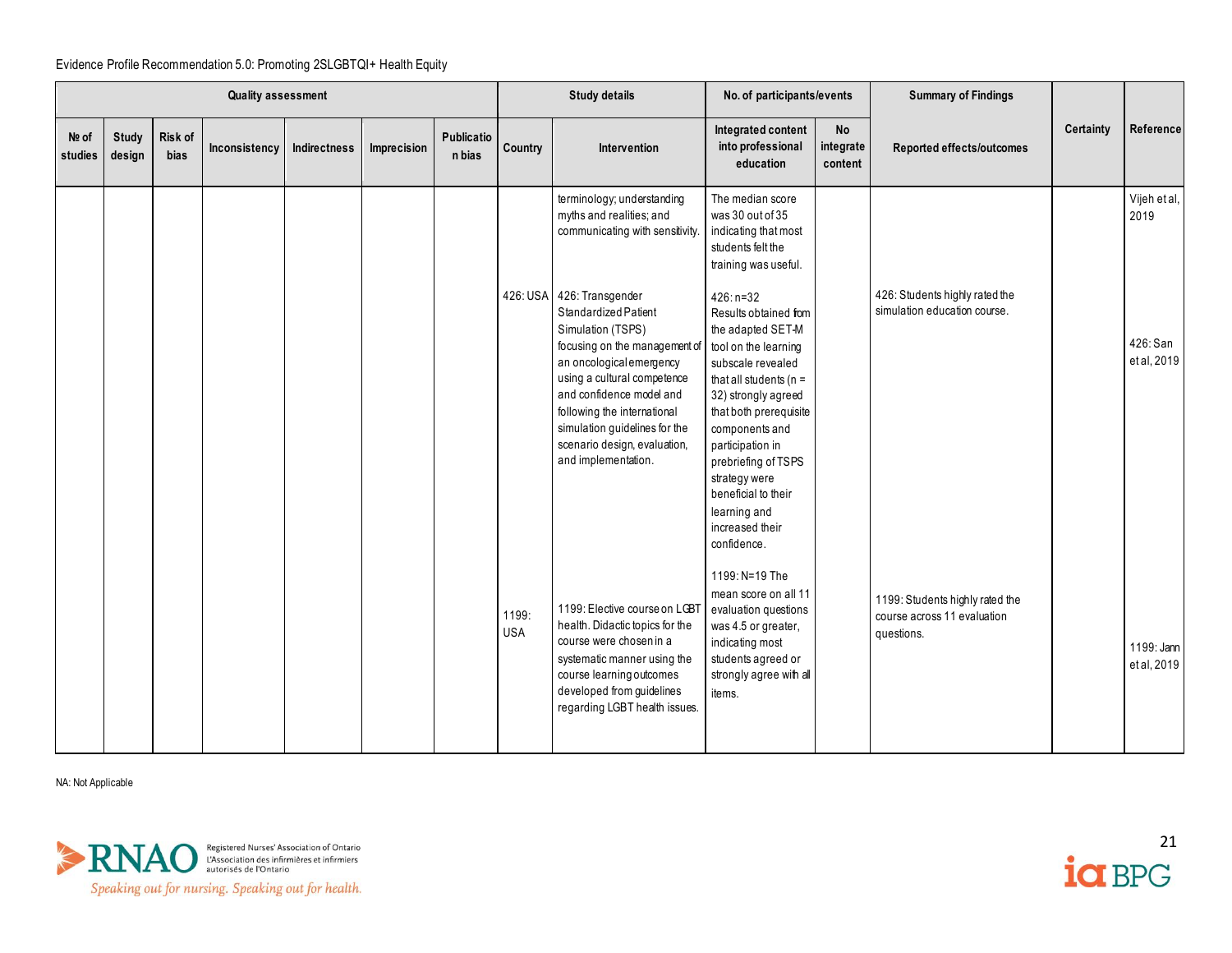<sup>d</sup> Studies were assessed using the ROBINS-I tool. All 5 studies were rated as critical risk of bias due to confounding, outcome measurement and missing data. We downgraded by 2.

<sup>e</sup> Total number of participants across 5 studies was 313. We downgraded by 1.



<sup>a</sup>Two systematic reviews included 8 and 13 individual studies each. An additional 35 primary studies were identified.

<sup>&</sup>lt;sup>b</sup> One systematic review was rated as low risk of bias and the other was rated as unclear risk of bias based on ROBIS. The study was rated as unclear due to

limited details and reported of the quality appraisal in the systematic review. Two systematic reviews rated included studies as low risk, moderate risk and high risk of bias. About a third of the studies in each category (low/moderate/high). We downgraded by 1.

<sup>c</sup> Variety of tools and surveys used to assess knowledge and skill of students. While all studies reported an improvement in knowledge, studies reporting on change in practice including attitudes were inconsistent. We downgraded by 1.0.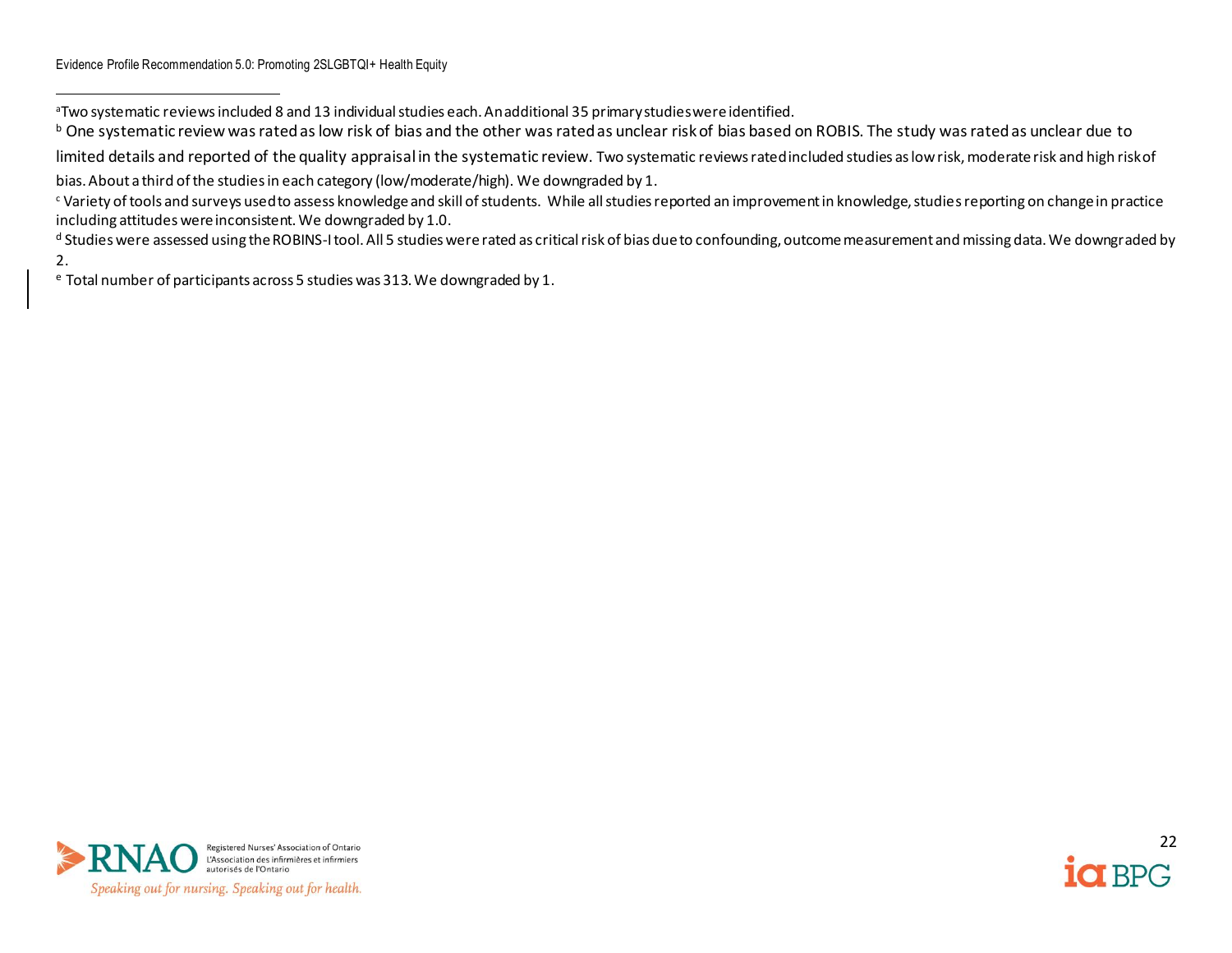## **CERQual Evidence Profile**

## **Recommendation Question**: **Should integrating 2SLGBTQI+ health content into professional education (including policies) be recommended?**

**Recommendation 5.0:** The expert panel recommends academic institutions integrate 2SLGBTQI+ affirming health content into curricula for all students entering health professions.

Aim: To explore the perceived benefits of integrating 2SLGBTQI+ health content into professional education for nurses and the interprofessional team on knowledge and skills of students and student experience.

**Bibliography:** 12105, 12152, 13580, 13929, 1535, 1201, 1258, 1303, 1922

| Finding (knowledge and/or skills of students): Students expressed gaining knowledge through self-reflection and awareness of personal biases; leading to confidence in acting as an LGBT<br>advocate.<br><b>CERQual Assessment</b> |                                                                                                                                                                                 |                                                                                                                               |                                                                             |                                                                                                   |                                                                                                 |                             |                                                                                                                                                                                            |  |  |  |  |  |
|------------------------------------------------------------------------------------------------------------------------------------------------------------------------------------------------------------------------------------|---------------------------------------------------------------------------------------------------------------------------------------------------------------------------------|-------------------------------------------------------------------------------------------------------------------------------|-----------------------------------------------------------------------------|---------------------------------------------------------------------------------------------------|-------------------------------------------------------------------------------------------------|-----------------------------|--------------------------------------------------------------------------------------------------------------------------------------------------------------------------------------------|--|--|--|--|--|
| <b>Studies</b>                                                                                                                                                                                                                     | Included study                                                                                                                                                                  |                                                                                                                               |                                                                             |                                                                                                   |                                                                                                 | <b>Overall CERQual</b>      | <b>Explanation of Judgement</b>                                                                                                                                                            |  |  |  |  |  |
| contributing to<br>the Finding                                                                                                                                                                                                     | designs                                                                                                                                                                         | Assessment of<br>Methodological<br>Limitations                                                                                | Assessment of<br>Relevance                                                  | Assessment of<br>Coherence                                                                        | Assessment of<br>Adequacy of Data                                                               | Assessment of<br>Confidence |                                                                                                                                                                                            |  |  |  |  |  |
| 12105:<br>Vinjamuri, 2017                                                                                                                                                                                                          | 12105: Focus<br>groups with<br>grounded theory<br>analysis                                                                                                                      | Moderate concerns<br>(The study was rated<br>as some concerns<br>due to researcher<br>reflexivity and data<br>analysis)       | No concerns<br>(The studies<br>represented the<br>phenomena of<br>interest) | No concerns<br>(The patterns in the<br>data were relatively<br>clear)                             | Moderate concerns<br>(Only one study<br>included offering<br>moderately rich data)              | Low confidence              | The finding was graded as low<br>confidence due to moderate<br>concerns over methodological<br>limitations of the individual<br>studies and moderate<br>concerns over adequacy of<br>data. |  |  |  |  |  |
|                                                                                                                                                                                                                                    |                                                                                                                                                                                 | privilege. Students expressed a desire to create open and aware practice settings and be an ally to 2SLGBTQI+ persons.        |                                                                             |                                                                                                   |                                                                                                 |                             | Finding (student experience): Students expressed experiencing more openness and comfortabout 2SLGBTQI+ health content through self-awareness about personal biases, power and              |  |  |  |  |  |
| 12105:<br>Vinjamuri, 2017<br>12152: Rivers &<br>Swank, 2017<br>13580: Sequeira,<br>Chakraborti &<br>Panunti, 2012<br>13929: Sekoni<br>et al., 2017                                                                                 | 12105: Focus<br>groups with<br>grounded theory<br>analysis<br>12152: semi-<br>structured<br>interviews with<br>phenomology<br>13580: Online<br>survey with<br>thematic analysis | Moderate concerns<br>(Three studies were<br>rated as some<br>concerns and five<br>studies were rated as<br>high risk of bias) | No concerns<br>(The studies<br>represented the<br>phenomena of<br>interest) | Minor concerns<br>(Most but not all<br>included studies<br>contributed to the<br>overall finding) | No concerns<br>(Eight studies and<br>one systematic<br>review offering<br>relatively rich data) | Low confidence              | The finding was graded as low<br>confidence due to moderate<br>concerns over methodological<br>limitations of the individual<br>studies and minor concerns<br>over coherence.              |  |  |  |  |  |



Registered Nurses' Association of Ontario<br>L'Association des infirmières et infirmiers<br>autorisés de l'Ontario Speaking out for nursing. Speaking out for health.